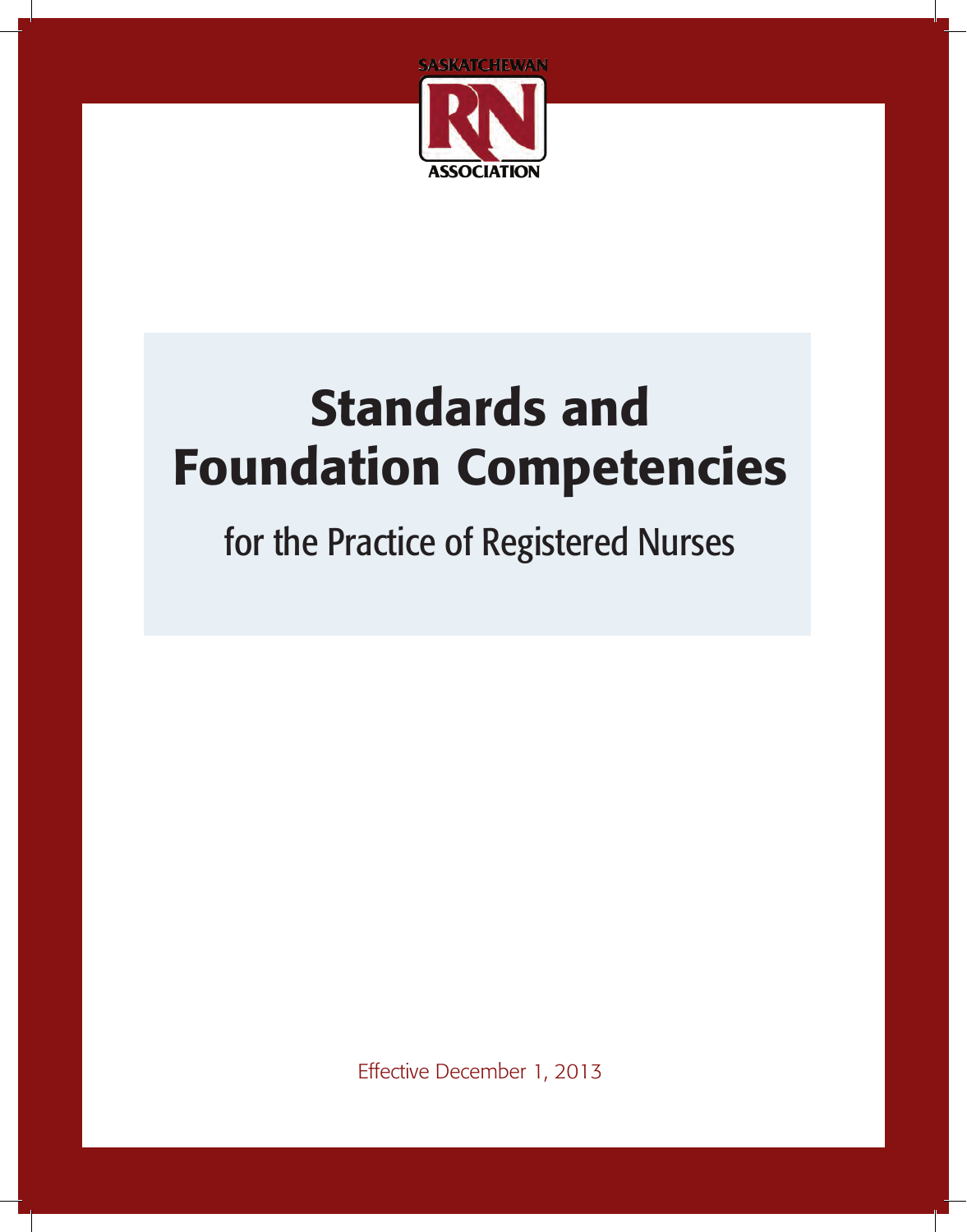

## Acknowledgments

The SRNA would like to thank SRNA members who participated in the review and revision of this document. The SRNA also recognizes and thanks the Jurisdictional Competency Process committee for the foundational work on entry-level competencies.

Saskatchewan Registered Nurses' Association. (2013). *Standards and Foundation Competencies for the Practice of Registered Nurses*. Regina, SK: Author.

**©2013 Saskatchewan Registered Nurses' Association 2066 Retallack Street Regina, SK S4T 7X5**

**Phone: (306) 359-4200 (Regina) Toll Free: 1-800-667-9945 Fax: (306) 359-0257**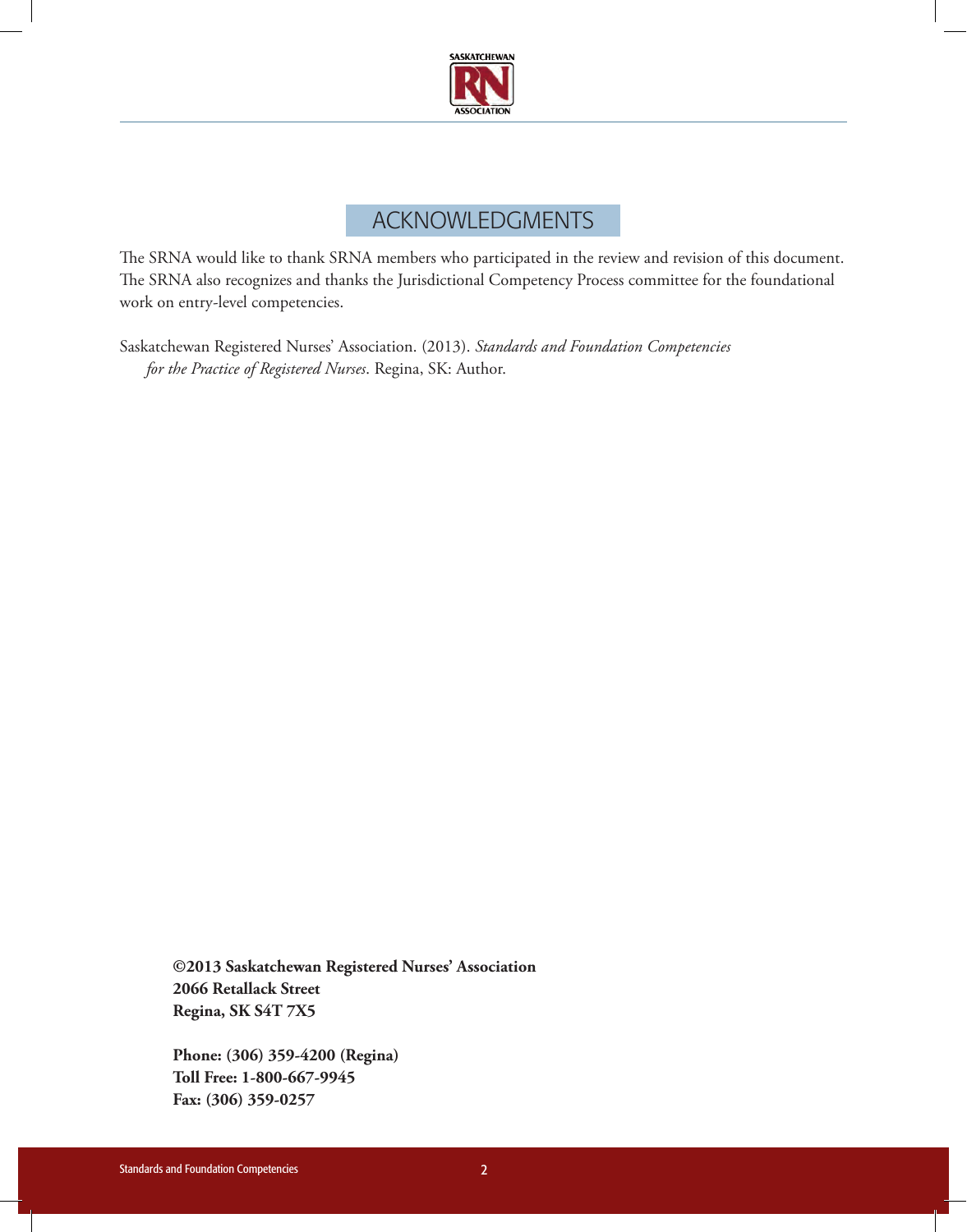

## TABLE OF CONTENTS

| Acknowledgments                                                                             | $\overline{2}$ |
|---------------------------------------------------------------------------------------------|----------------|
| Introduction                                                                                | 4              |
| Why do standards and foundation competencies exist?                                         | 4              |
| Why have the standards been revised?                                                        | 5              |
| What is a standard?                                                                         | 6              |
| What is a foundation competency?                                                            | 6              |
| <b>Guiding Principles</b>                                                                   | $\overline{7}$ |
| How to apply the standards and competencies to the domains<br>of registered nurse practice? | 8              |
| Standard I - Professional Responsibility and Accountability                                 | 9              |
| Standard II - Knowledge-based Practice                                                      | 11             |
| II.1 Specialized Body of Knowledge                                                          | 11             |
| II.2 Competent Application of Knowledge                                                     | 12             |
| Area i) Ongoing holistic assessment.                                                        | 12             |
| Area ii) Collaborates with clients and families to develop plans of care.                   | 13             |
| Area iii) Provides registered nursing care.                                                 | 13             |
| Area iv) Ongoing evaluation of client care.                                                 | 14             |
| <b>Standard III - Ethical Practice</b>                                                      | 15             |
| Standard IV - Service to the Public                                                         | 16             |
| Standard V - Self-Regulation                                                                | 17             |
| <b>References</b>                                                                           | 18             |
| <b>Appendix A Glossary</b>                                                                  | 20             |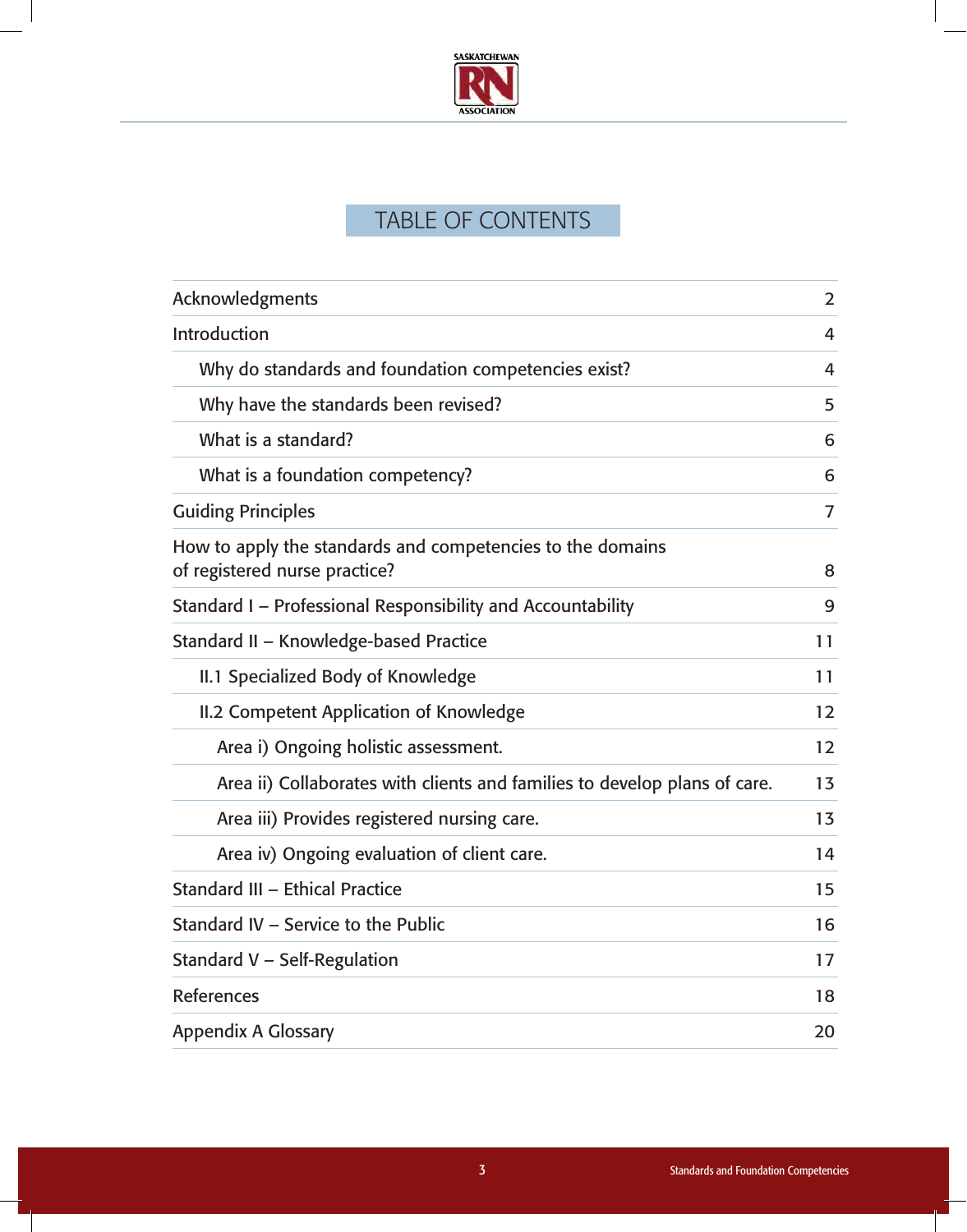

## **INTRODUCTION**

The Saskatchewan Registered Nurses' Association (SRNA) is the professional regulatory body for the registered nursing profession in Saskatchewan. Through provincial legislation (*The Registered Nurses Act, 1988*), the SRNA is accountable for public protection by ensuring that registered nurses in Saskatchewan are safe, competent and ethical practitioners.

The SRNA fulfills its mandate to the public by establishing and maintaining standards and competencies for registered nurse (RN) practice. The council of the SRNA governs and regulates the affairs of the association (section 7 of *The Registered Nurses Act, 1988*). Section 15(2) of *The Registered Nurses Act, 1988* states:

- (2) Subject to this Act, bylaws made pursuant to section 14 may be made for the following purposes:
	- (a) prescribing the qualifications, standards and tests of competency and good character for the registration of persons as members and the issuing of licences;
	- (c) providing for a code of professional ethics;
	- (d) setting standards of professional conduct, competency and proficiency of nurses;
	- (e) setting standards regarding the manner and method of the practice of registered nursing;
	- (e.1) establishing and governing a program for the purpose of reviewing and improving the quality of nursing care provided by members and requiring the participation of members in the program;
	- (l) governing the approval of registered nursing education programs for purposes of registration pursuant to this Act and prescribing terms and conditions for initial or continued approval of those programs;
	- (m) governing examinations to be held for the purposes of section 19;

To view complete Section 15(2) refer to page 10 of *The Registered Nurses Act, 1988*.

This document contains registered nursing standards and foundation competencies. These standards and foundation competencies serve as the criteria against which all registered nurses, practising in all domains of nursing practice (direct care, education, administration, and research, and the evolving domain of policy) will be measured by clients, employers, colleagues and themselves.

Throughout this document, the term registered nurse refers to the graduate nurse, GN; registered nurse, RN; registered nurse (graduate nurse practitioner), RN(GNP); and registered nurse (nurse practitioner), RN(NP).

## Why do standards and foundation competencies exist?

Standards and foundation competencies for nursing practice exist for:

- **• Protection of the public:** The public, through government legislation, mandates the SRNA to promote and ensure competent, caring registered nursing for the people of Saskatchewan.
- **• Practice reference:** Standards and foundation competencies are used as a reference or resource to assist registered nurses in resolving issues related to professional practice. Through maintaining foundation competencies, graduate nurses will be able to function in the role of the beginning registered nurse while maintaining nursing practice standards, and registered nurses and registered nurses (nurse practitioners) will maintain their competence throughout their registered nursing practice.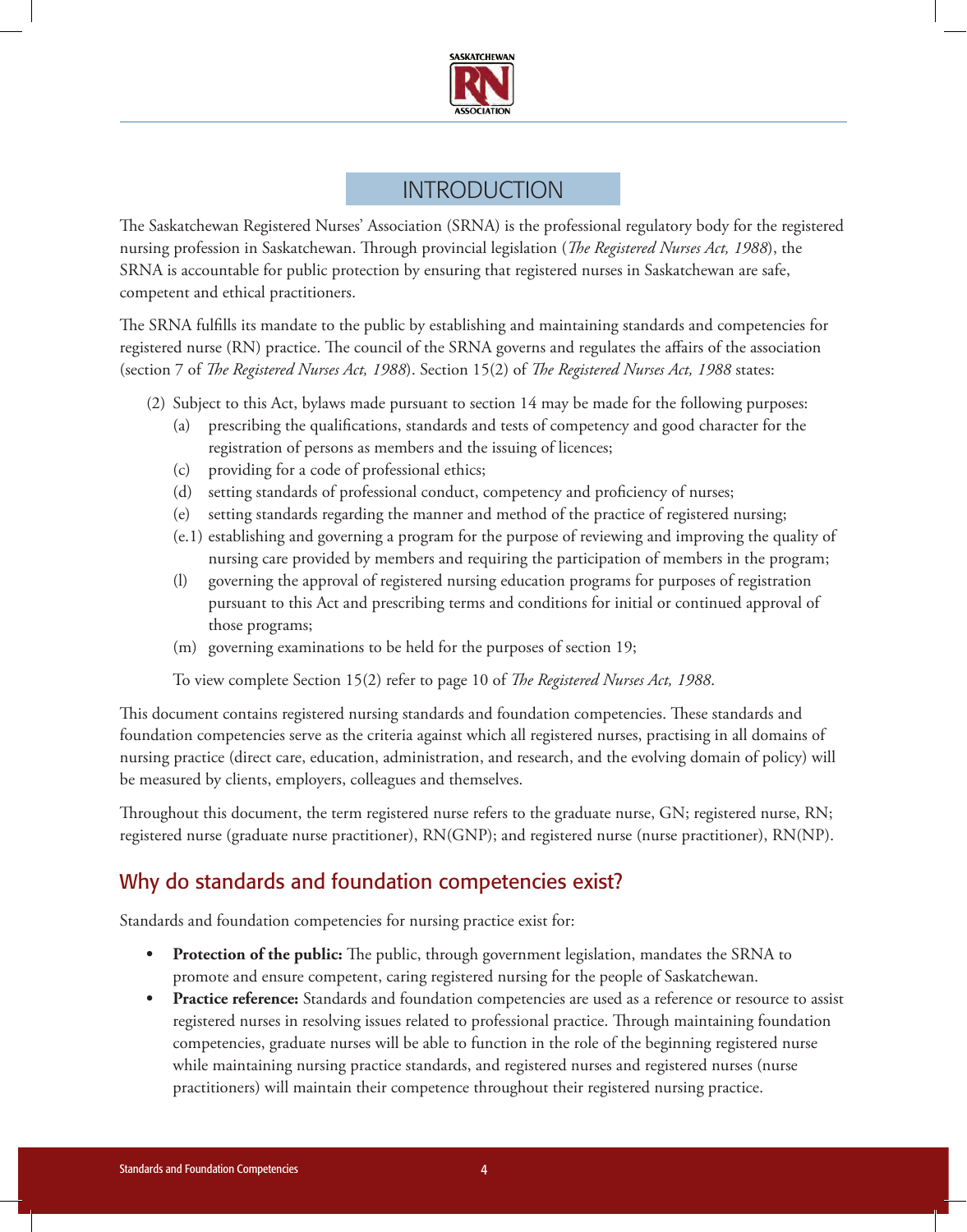

- **• Approval of nursing education programs:** The beginning or entry level registered nurse is prepared as a generalist through basic nursing education. Standards and foundation competencies are used by the SRNA in the evaluation of basic nursing education programs to ensure that the curriculum prepares graduates to achieve professional practice standards upon entry to the profession.
- **• Registration and licensure requirements:** Standards and foundation competencies are used by the SRNA in the determination of registration and licensure decisions.
- **• Administrative guidelines development:** Standards provide a basis for orientation, position descriptions, criteria for performance appraisal and quality improvement in agencies employing registered nurses.
- **• Legal reference:** The legal definition of registered nursing practice included in *The Registered Nurses Act, 1988* establishes the basis for the scope of practice in which registered nurses may engage. The standards and foundation competencies for the practice of registered nurses are the minimum level of expected practice and are used as a reference when determining the standard of care of nurses. Nurses have a duty to conduct their practice in accordance with the conduct of a prudent and diligent nurse in the same circumstances.
- **• Public information:** The *Standards and Foundation Competencies for the Practice of Registered Nurses* informs the public and other health care providers about registered nursing practice and helps to create accurate expectations of nursing practice and the profession.
- **Continuing competence:** In accordance with the SRNA Continuing Competence Program, these standards and foundation competencies are to be used by members in the annual self-assessment of their nursing practice and establishment of professional development goals.

## Why have the standards been revised?

SRNA documents are routinely reviewed, and revised as needed, to reflect new directions and developments in health care and nursing. In 2007, the SRNA standards and foundation competencies were revised into a new format. The current revision:

- **•**  follows up the work done in 2007 and
- falls in alignment with the latest revision of a national entry-level competency document derived from the multi-jurisdictional work of the Jurisdictional Competency Process, thus aligning the SRNA with other Canadian registered nursing jurisdictions.

New competencies have been added and others revised to address the ongoing changes in health care, society, nursing knowledge and nursing practice in a variety of areas. Comprehensive consultation occurred with registered nurses from a variety of practice areas, key stakeholders and the public. Requests for feedback on the SRNA standards and foundation competencies were sought via online surveys and through focus group discussions.

The interrelationship among the standards of practice for the registered nurse is illustrated in Figure 1. The client is central to the standards and nursing practice; no one standard is more or less important than another and they are all related.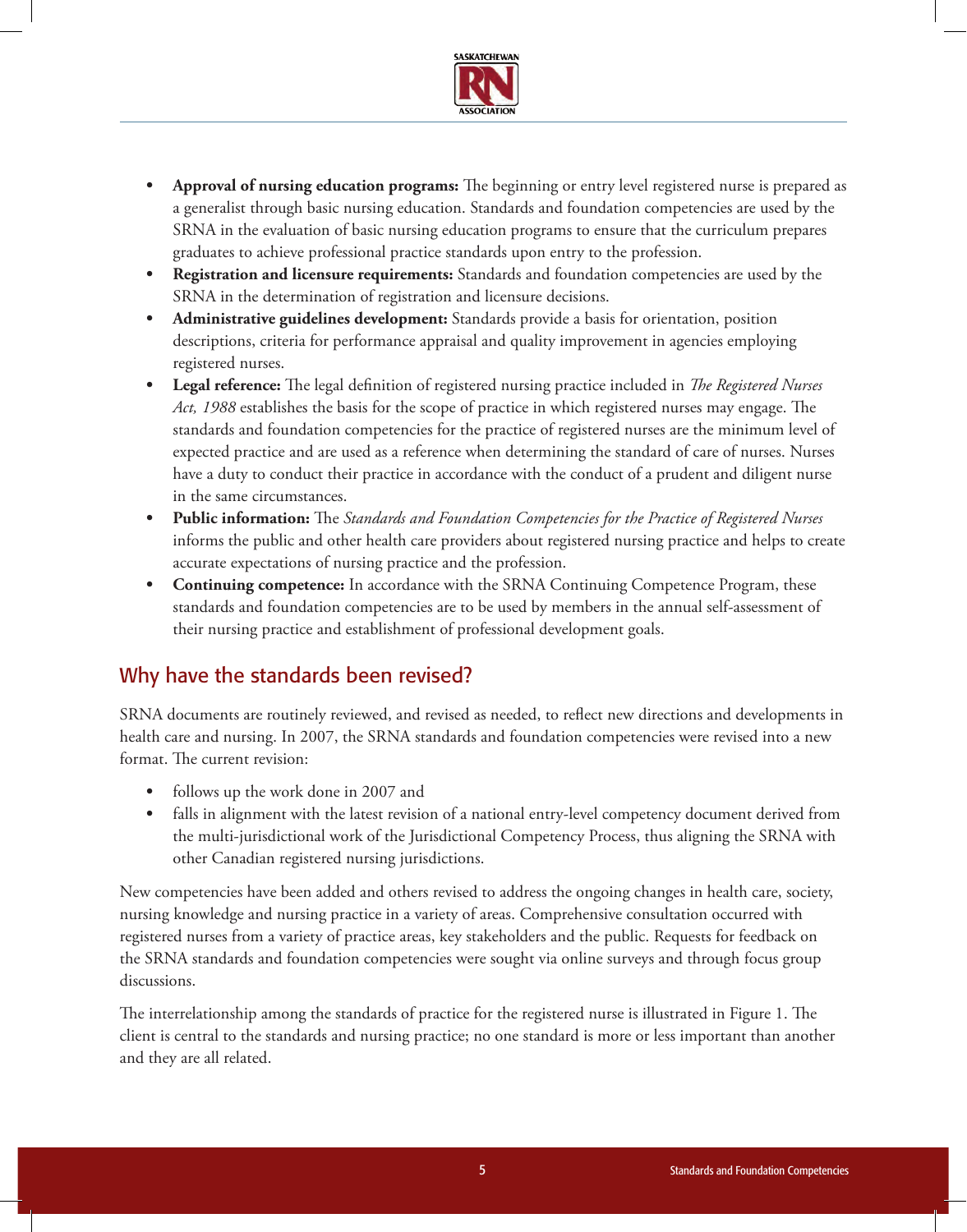

#### Figure 1: Conceptual Framework for Organizing Competencies



Adapted from *A Report of the 2011-2012 Jurisdictional Competency Process: Entry-level Registered Nurses, 2013*

#### What is a standard?

A standard is a desired and achievable level of performance against which actual performance can be compared. Standards for registered nursing practice reflect the philosophical values of the profession, clarify what the registered nursing profession expects of its member and informs the public of acceptable practice of registered nurses. These standards apply to every setting and provide a benchmark for the basic level of safe registered nursing practice across Saskatchewan. The standards state the minimum levels of expected performance.

#### What is a foundation competency?

A foundation competency is the knowledge, skill, and judgment, derived from nursing roles and functions, within a specified context, at the completion of an approved nursing education program leading to registration and licensure as a registered nurse. Foundation competencies are minimum levels of expected registered nurse performance.

The number of competencies under each standard and the order in which the standards or competencies are presented is not an indication of importance. A glossary (see Appendix A) is provided at the end of the document for clarification of terms.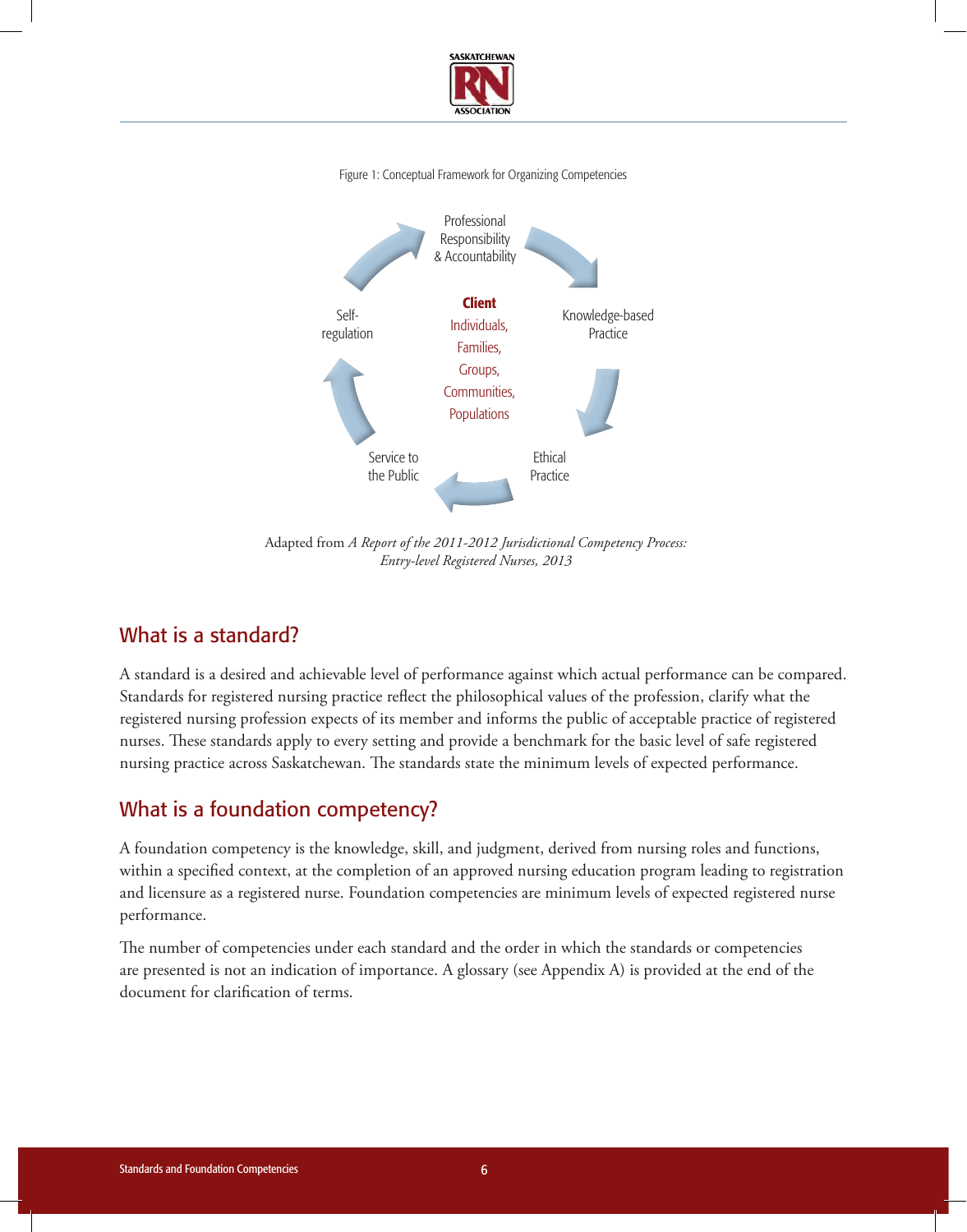

## Guiding Principles

This document provides standards and competency "action" statements, which frame the practice of registered nurses. These action statements are not merely tasks, as registered nurses practise utilizing a depth and breadth of knowledge, skill and judgment in registered nursing practice.

Standards and foundation competencies for the practice of registered nurses are based on the following guiding principles:

- 1. Registered nurses practise safely, competently and ethically:
	- in situations of health and illness
	- with people of all genders and across the lifespan
	- • in a variety of settings and programs
	- • with clients who are defined as: individuals, families, groups, communities and populations.
- 2. Registered nurse practice comprises different and interrelated domains of activity, including direct practice, education, administration, research and policy. The central focus of registered nurse practice is direct client care. Registered nurses in education, administration, research and policy positions provide support for registered nurses providing direct care to clients (CNA, 2007, p.20).
- 3. The SRNA emphasizes that no agency directive (policy, procedure or guideline) can relieve a registered nurse of the professional accountability for their own actions and decisions.
- 4. Competencies of the registered nurse are applicable across all practice settings. The registered nurse is accountable for assessing their practice in relation to their ability to meet the competencies. The registered nurse is responsible to obtain the necessary education in order to attain and maintain competence.
- 5. Registered nurses practise in a manner consistent with common law, provincial and federal legislation and the current Canadian Nurses Association (CNA) *Code of Ethics for Registered Nurses*.
- 6. Registered nurses engage in interprofessional collaborative practice essential for improvement in client health outcomes.
- 7. Registered nurses provide safe, competent and ethical care through collaboration, mentoring and support from other registered nurses, managers, the health care team and employers.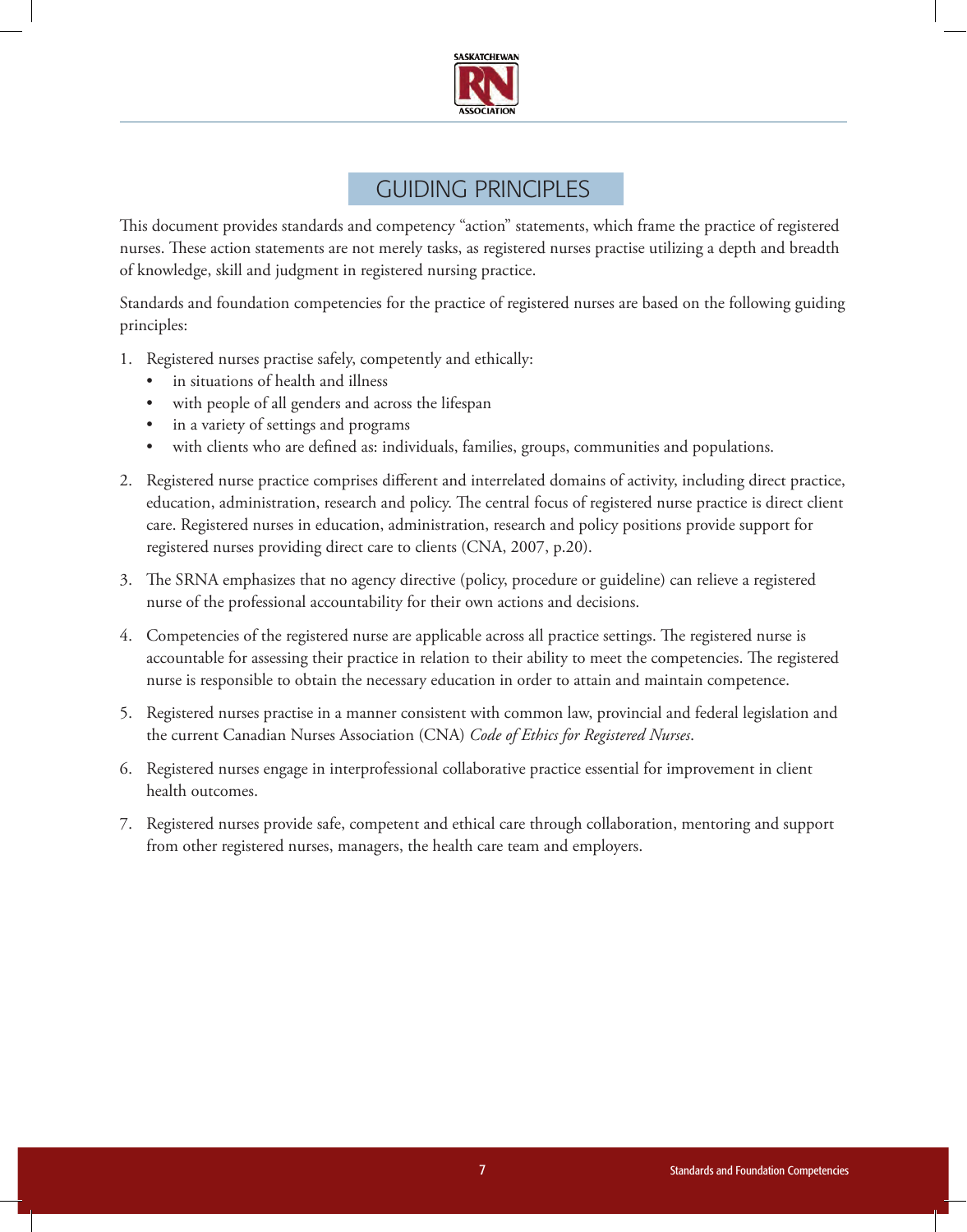

## How to apply the standards and competencies to the domains of registered nurse practice?

This section has been added in response to feedback indicating the standards and foundation competencies can be difficult to apply to all domains of registered nursing practice. For registered nurses practicing in education, administration, research or policy, this section is intended to provide ideas for further interpretation of how the standards and foundation competencies apply. The suggestions below are not all inclusive and may not fit every practice context.

The Registered Nurse in Administration:

- • focuses on organizational status
- supports registered nursing practice and client care
- makes administrative decisions
- • plans, implements and evaluates organization strategies to address organization problems and strengths
- • establishes and maintains documentation systems to manage clinical and other relevant information
- creates an environment in which cooperation, professional growth and mutual respect can flourish

The Registered Nurse in Education:

- focuses on students, registered nurses nursing education courses and programs
- • plans, implements and evaluates education to address learning needs
- maintains appropriate educational records
- • creates a professional learning environment

The Registered Nurse in Research:

- conducts or participates in relevant research to support knowledge development for registered nursing practice
- plans, implements and evaluates research in accordance with accepted research methods and procedures
- analyzes and interprets research findings and writes appropriate reports and articles for publication
- shares practice implications and policy relevance of research in a meaningful way with registered nurses and others

The Registered Nurse in Policy:

- focuses on integrating research into policy to facilitate evidence-informed practice in the health care system and to develop healthy public policy
- plans, implements and evaluates policy to address systemic health care needs and shape larger public policy outcomes
- • promotes and initiates measures that encourage innovation and input into changes within the health care system to optimize client outcomes

Adapted from *CRNBC Professional Standards for Registered Nurses and Nurse Practitioners, 2012.*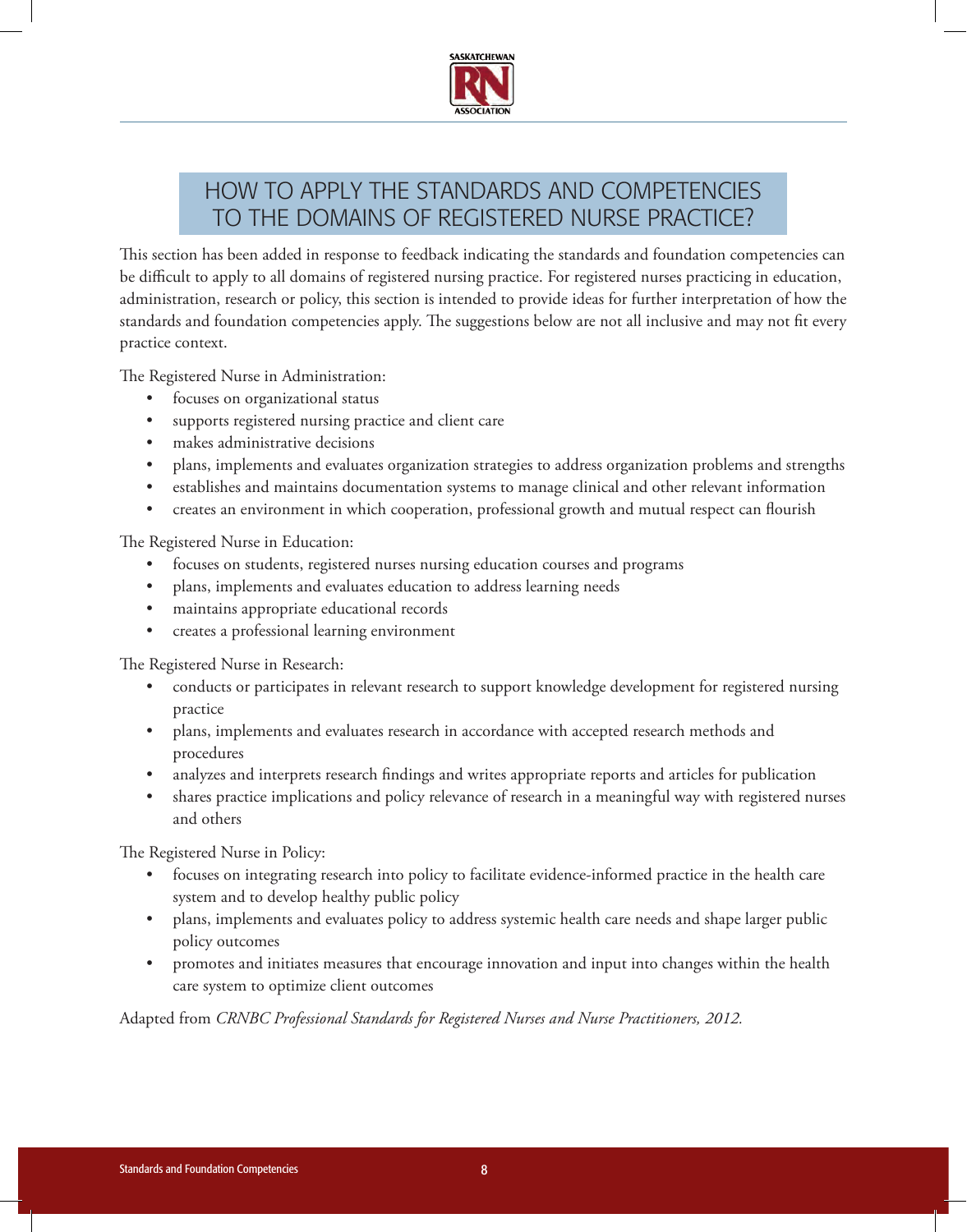

## Standard I – Professional Responsibility and Accountability

The registered nurse consistently demonstrates professional conduct and competence while practicing in accordance with the SRNA standards for registered nursing practice and CNA's *Code of Ethics for Registered Nurses*. Further, the registered nurse demonstrates that the primary duty is to the client to ensure safe, competent, ethical registered nursing care.

#### **Foundation Competencies**

- 1. Is accountable and accepts responsibility for own actions and decisions.
- 2. Articulates and enacts the role and responsibilities of a registered nurse as a member of the health care team.
- 3. Recognizes the registered nurse scope of practice and individual competence limitations within the practice setting and seeks guidance as necessary.
- 4. Demonstrates professional presence and models professional behavior.
- 5. Consistently identifies self by first and last name and professional designation to clients and co-workers.
- 6. Displays initiative, confidence, self-awareness, and encourages collaborative interactions within the nursing and health care team, with the client as the centre of the health care team.
- 7. Advocates for clear and consistent roles and responsibilities within the health care team.
- 8. Demonstrates effective collaborative problem solving strategies, including conflict resolution.
- 9. Advocates and intervenes, as needed, to ensure client safety.
- 10. Demonstrates critical inquiry in relation to new knowledge and technologies that change, enhance or support registered nursing practice.
- 11. Promotes current evidence-informed best practices.
- 12. Demonstrates leadership in client care by promoting healthy and culturally safe practice environments.
- 13. Identifies actual and potentially abusive situations and takes action to protect client, self and others from harm.
- 14. Advocates and intervenes in the client's best interest.
- 15. Reports unsafe practice or professional misconduct of a health care worker to appropriate authorities.
- 16. Identifies, reports, and takes action on actual and potential unsafe practices or situations that have risk to clients, health care team members and/or others.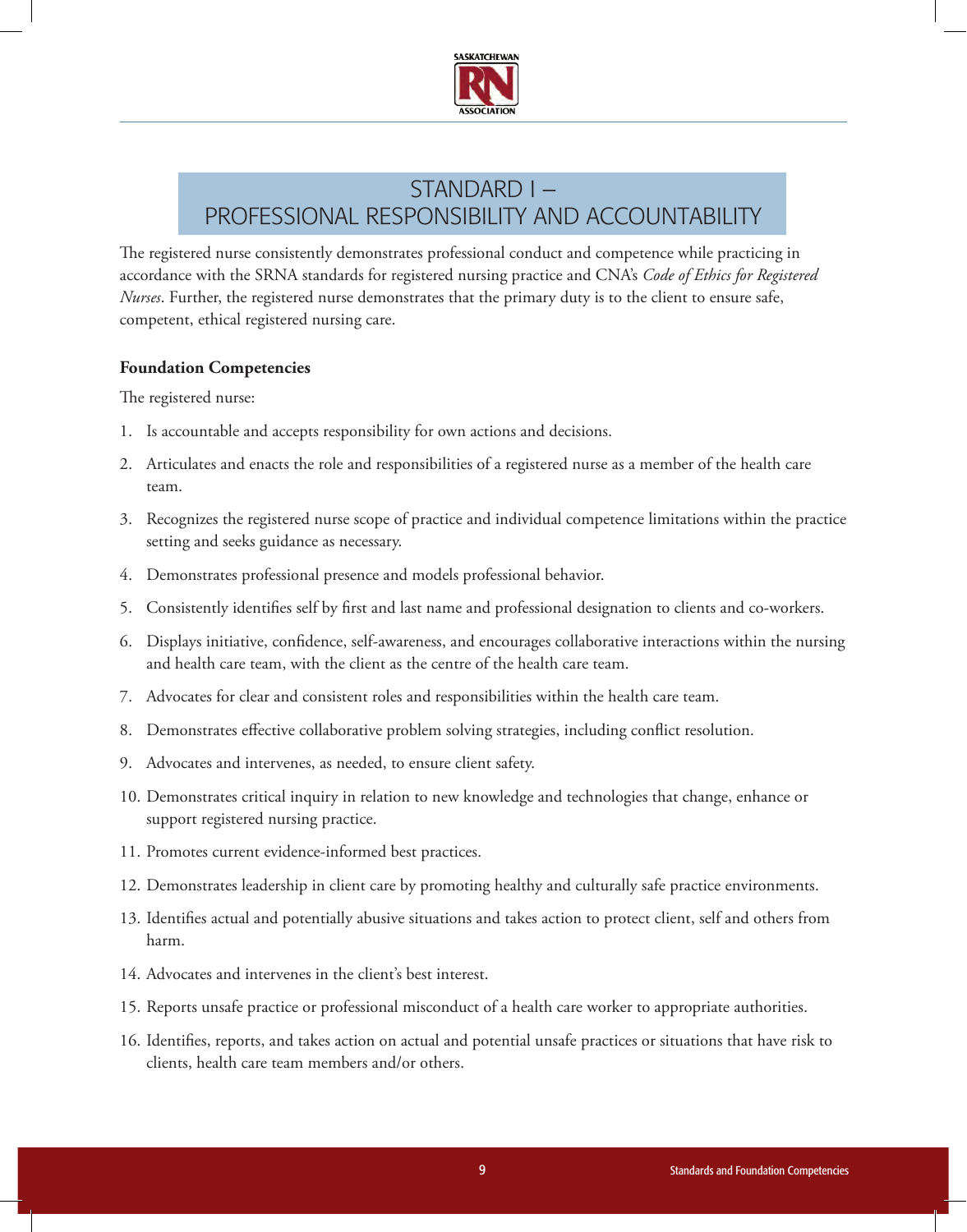

- 17. Challenges and takes action on unclear or questionable orders, decisions, or actions, made by other health care team members.
- 18. In accordance with agency policy and legislation, and in a timely manner; recognizes and reports near misses and errors (own and others), adverse events and critical incidents, and takes action to stop and minimize harm.
- 19. Utilizes a systems approach to patient safety, participates with others in the prevention of near misses, errors and adverse events.
- 20. Continuously integrates quality improvement principles and activities into registered nursing practice.
- 21. Exercises professional judgment when using agency policies and procedures, or when practicing in the absence of agency policies and procedures.
- 22. Participates in the analysis, development, implementation and evaluation of practice and policy that guide delivery of care.
- 23. Organizes workload and develops time-management skills for meeting responsibilities.
- 24. Fulfills the requirements of the SRNA Continuing Competence Program.
- 25. Demonstrates professional leadership by:
	- a. building relationships and trust;
	- b. creating an empowering environment;
	- c. supporting knowledge development and integration within the health care team;
	- d. leading and sustaining change; and
	- e. balancing competing values and priorities.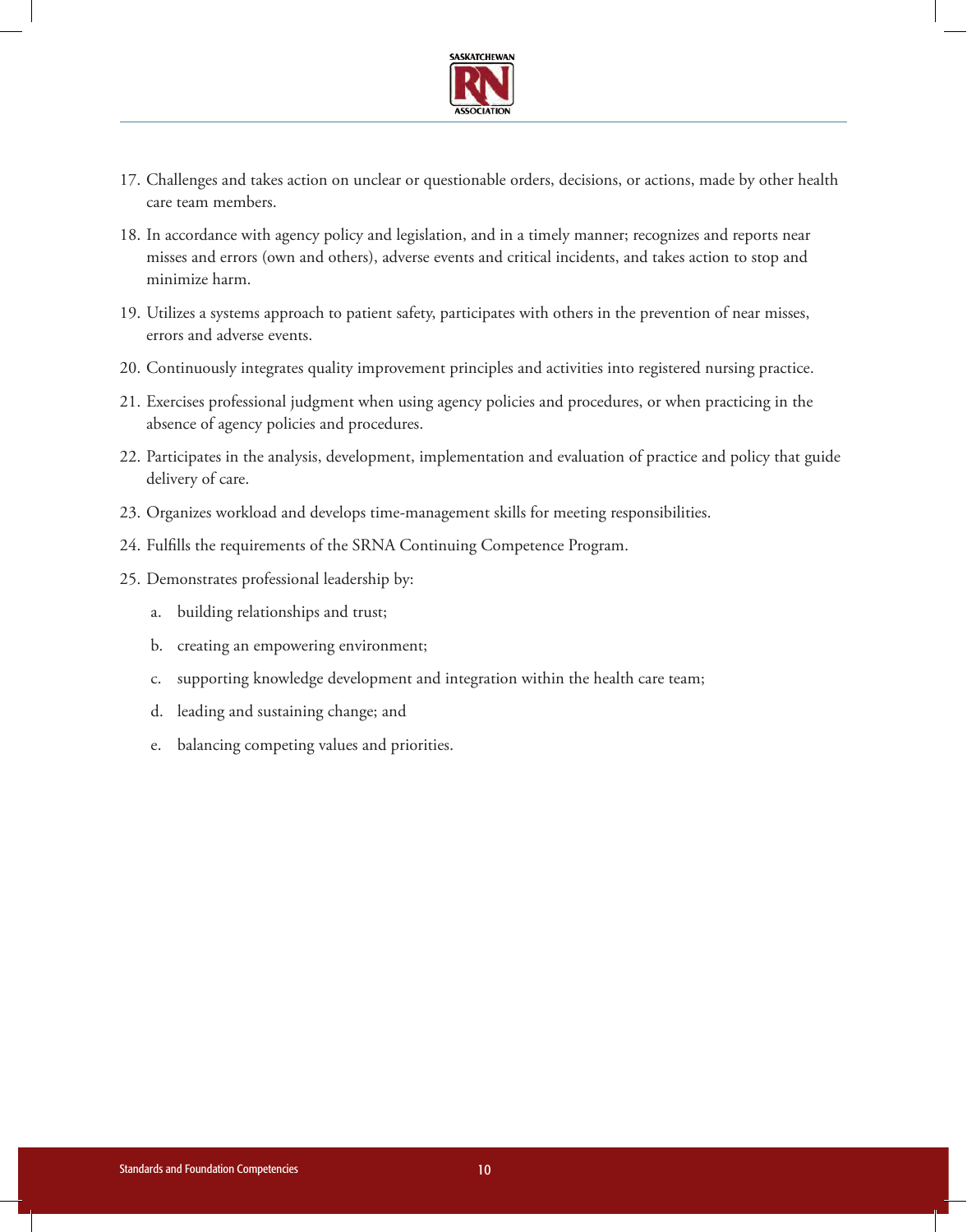

## Standard II – Knowledge-based Practice

This standard has two sections: Specialized Body of Knowledge and Competent Application of Knowledge.

## II.1 Specialized Body of Knowledge

Specialized Body of Knowledge: The registered nurse draws on diverse sources of knowledge and ways of knowing, which includes the integration of nursing knowledge from the sciences, humanities, research, ethics, spirituality, relational practice, critical inquiry and the principles of primary health care.

#### **Foundation Competencies**

- 26. Applies a knowledge base from nursing and other disciplines in the practice of registered nursing.
- 27. Demonstrates and utilizes nursing informatics and other information and communications technology in promoting and providing safe registered nursing care.
- 28. Proactively seeks new information and knowledge and utilizes best practice in the provision of registered nursing care.
- 29. Applies knowledge from nursing and other disciplines concerning current and emerging health care issues.
- 30. Contributes to a culture that supports involvement in nursing or health research through collaboration with others in conducting, participating in, and implementing research findings into practice (e.g., implementing best practice in daily activities; participating in workplace and professional association surveys).
- 31. Demonstrates knowledge of the role of primary health care in health delivery systems and its significance for population health.
- 32. Demonstrates knowledge of the health disparities and inequities in society, how these affect clients, and the way in which registered nursing practice can facilitate positive health outcomes.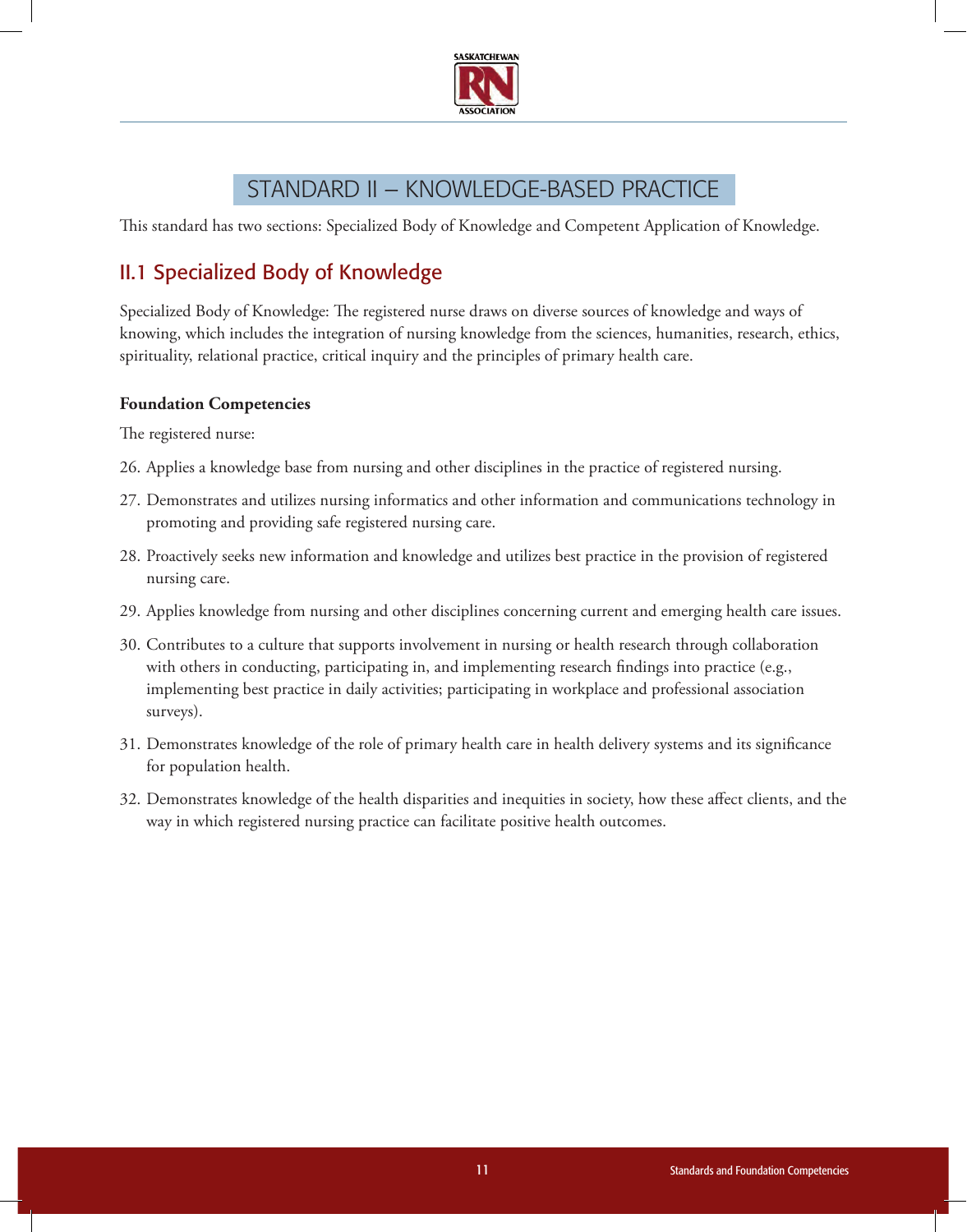

## II.2 Competent Application of Knowledge

Competent Application of Knowledge: The registered nurse demonstrates competence in the provision of registered nursing care. The competency statements in this section apply to the four components of registered nursing care; Assessment, Health Care Planning, Providing Care, and Evaluation. The provision of registered nursing care is an iterative process of critical inquiry and is not linear in nature.

#### Area i) Ongoing holistic assessment.

The registered nurse incorporates critical inquiry and therapeutic interpersonal skills to conduct an organized and comprehensive assessment that emphasizes client input and the determinants of health.

#### **Foundation Competencies**

- 33. Uses appropriate assessment tools and techniques in consultation with clients and other health care team members.
- 34. Facilitates client engagement in identifying their health needs, strengths, capacities and goals.
- 35. In collaboration with the client, performs an assessment of physical, emotional, spiritual, cognitive, developmental, environmental, social, and learning needs, including the client's beliefs about health and wellness.
- 36. Collects information on client status using assessment skills such as observation, interview, history taking, interpretation of data, and in direct care environments, physical assessment including inspection, palpation, auscultation and percussion.
- 37. Collaborates with clients and other health care team members to identify actual and potential client health care needs, strengths, capacities and goals.
- 38. Analyzes and interprets data obtained in client assessments.
- 39. Documents assessment data in accordance with evidence-informed practice.
- 40. Uses existing health and nursing information systems to manage nursing and health care data during client care.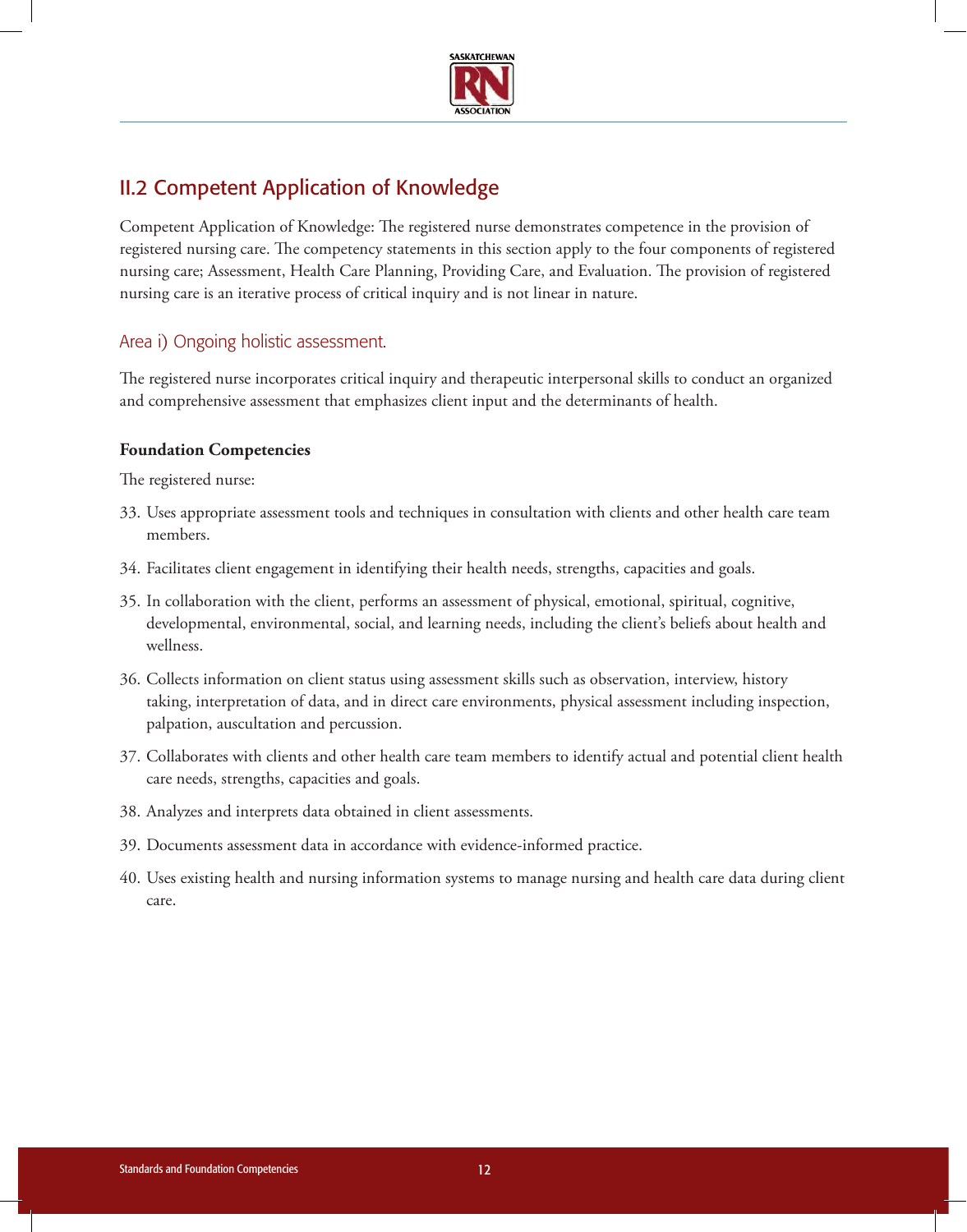

#### Area ii) Collaborates with clients and families to develop plans of care.

The registered nurse plans registered nursing care appropriate for clients which integrates knowledge from nursing, health sciences and other related disciplines as well as knowledge from practice experiences; clients' knowledge and preferences; and factors within the health care setting.

#### **Foundation Competencies**

The registered nurse:

- 41. Uses a critical inquiry process to support professional judgment and decision-making to develop plans of care.
- 42. Uses principles of primary health care and patient- and family-centered care in developing plans of care.
- 43. Facilitates involvement of patients and family in identifying their preferred health outcomes.
- 44. Negotiates priorities of care and desired outcomes with clients while demonstrating an awareness of cultural safety and the influence of existing positional power relationships.
- 45. Anticipates potential health problems or issues for clients and their consequences and initiates appropriate planning.
- 46. Collaborates with other health care team members to develop health care plans that promote continuity for clients as they receive conventional, complementary and alternative health care.
- 47. Coordinates the health care team to analyze and organize complex health challenges into manageable components for health care planning.
- 48. Collaborates with health care team members or health related sectors to assist clients to access resources.

#### Area iii) Provides registered nursing care.

The registered nurse provides holistic individualized registered nursing care for clients and families across the lifespan along the continuum of care.

#### **Foundation Competencies**

- 49. Provides registered nursing care that is based on evidence-informed practice relevant to primary health care, health and healing.
- 50. Establishes and maintains a caring environment in the provision of safe, competent, compassionate and culturally safe registered nursing care.
- 51. Supports clients through developmental and role transitions across the lifespan.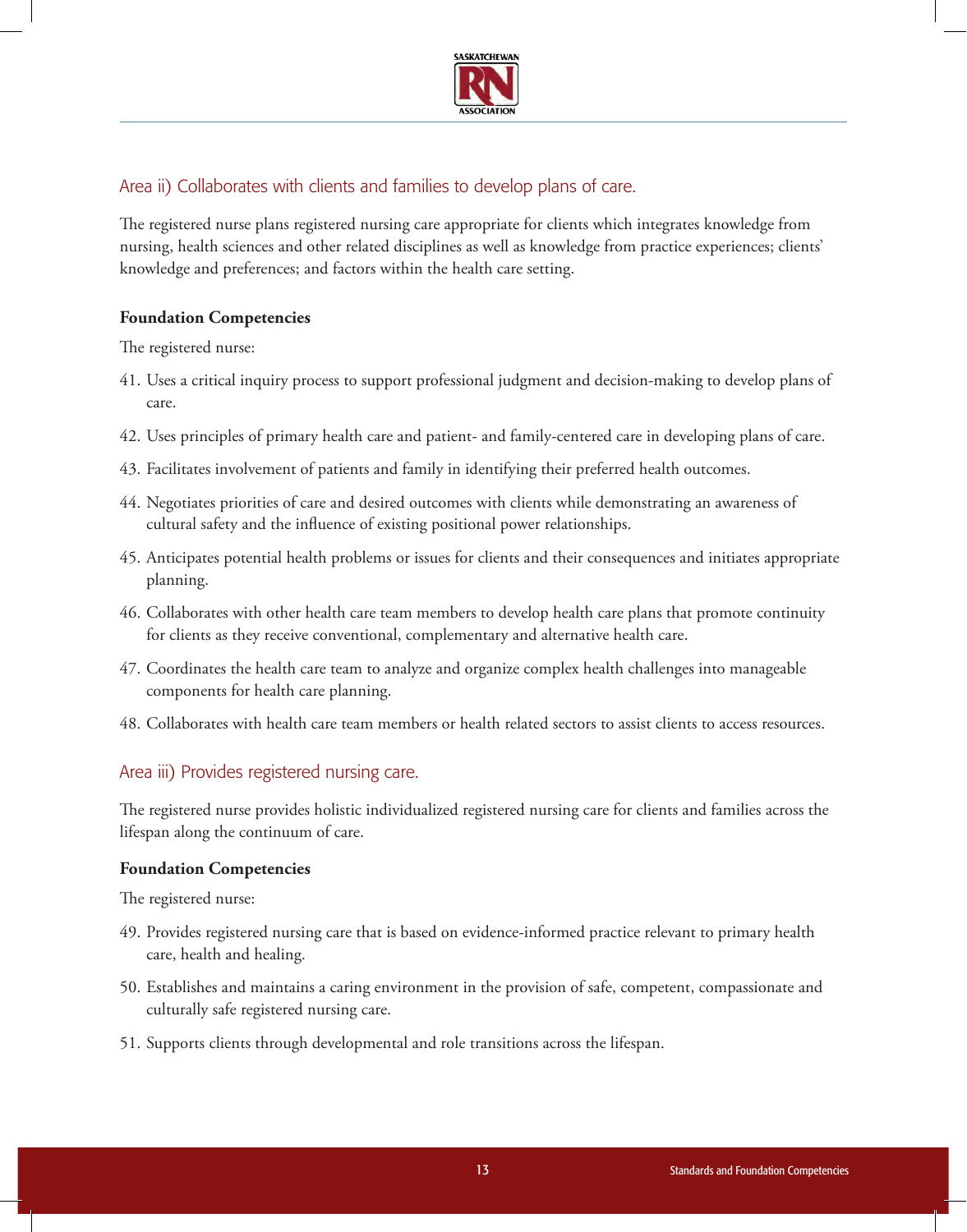

- 52. Coordinates and provides timely registered nursing care for clients with co-morbidities, complex and rapidly changing health status.
- 53. Applies principles of population health to implement strategies to promote health as well as prevent illness and injury.
- 54. Assists clients to understand how lifestyle factors impact health (e.g., physical activity and exercise, sleep, nutrition, stress management, personal and community hygiene practices, family planning, high risk behaviors).
- 55. Implements learning plans to meet identified client learning needs.
- 56. Works with clients and families to identify and access health and other relevant resources in their communities.
- 57. Implements preventive, therapeutic and safety strategies based on evidence-informed practice, to prevent injury and the development of complications.

#### Area iv) Ongoing evaluation of client care.

The registered nurse collaborates with clients, families and members of the health care team while conducting an ongoing comprehensive evaluation to inform current and future care planning.

#### **Foundation Competencies**

- 58. Employs a critical inquiry process to monitor the effectiveness of client care.
- 59. Utilizes the results of outcome evaluation to modify and individualize client care.
- 60. Reports and documents client care and its ongoing evaluation clearly, concisely and accurately.
- 61. Advocates for change where optimum client care is impeded.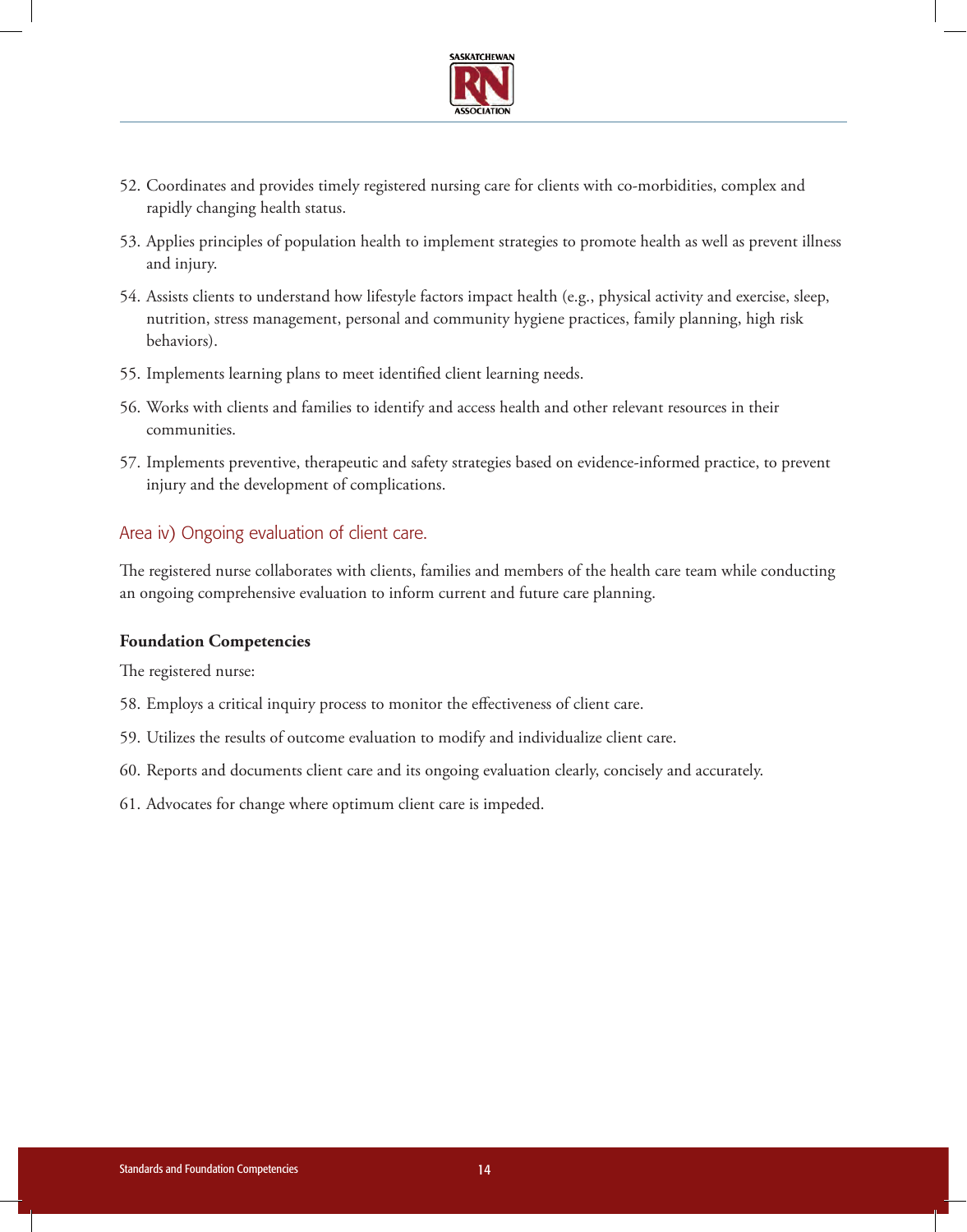

## STANDARD III – ETHICAL PRACTICE

The registered nurse demonstrates competence in professional judgment and practice decisions by applying the principles in the current CNA *Code of Ethics for Registered Nurses*. The registered nurse engages in critical inquiry to inform clinical decision-making, establishes therapeutic, caring, and culturally safe relationships with clients and the health care team.

#### **Foundation Competencies**

- 62. Practises in accordance with the current CNA *Code of Ethics for Registered Nurses* and the accompanying responsibility statements.
- 63. Identifies the effect of own values, beliefs and experiences in relationships with clients, recognizes potential conflicts and ensures culturally safe client care.
- 64. Establishes and maintains appropriate professional boundaries with clients and other health care team members, including the distinction between social interaction and therapeutic relationships.
- 65. Provides care for clients respectful of their health/illness status, diagnoses, life experiences, beliefs, health choices and practices.
- 66. Demonstrates knowledge of the difference between ethical and legal considerations and their relevance when providing registered nursing care.
- 67. Ensures that informed consent is provided as it applies to multiple contexts (e.g., consent for care; refusal of treatment; release of health information; and consent for participation in research).
- 68. Supports clients in making informed decisions about their health care.
- 69. Advocates for clients or their representatives, especially when they are unable to advocate for themselves.
- 70. Uses an ethical and reasoned decision-making process to address situations of ethical distress and dilemmas.
- 71. Demonstrates ethical and legal responsibilities related to maintaining client privacy and confidentiality in all forms of communication.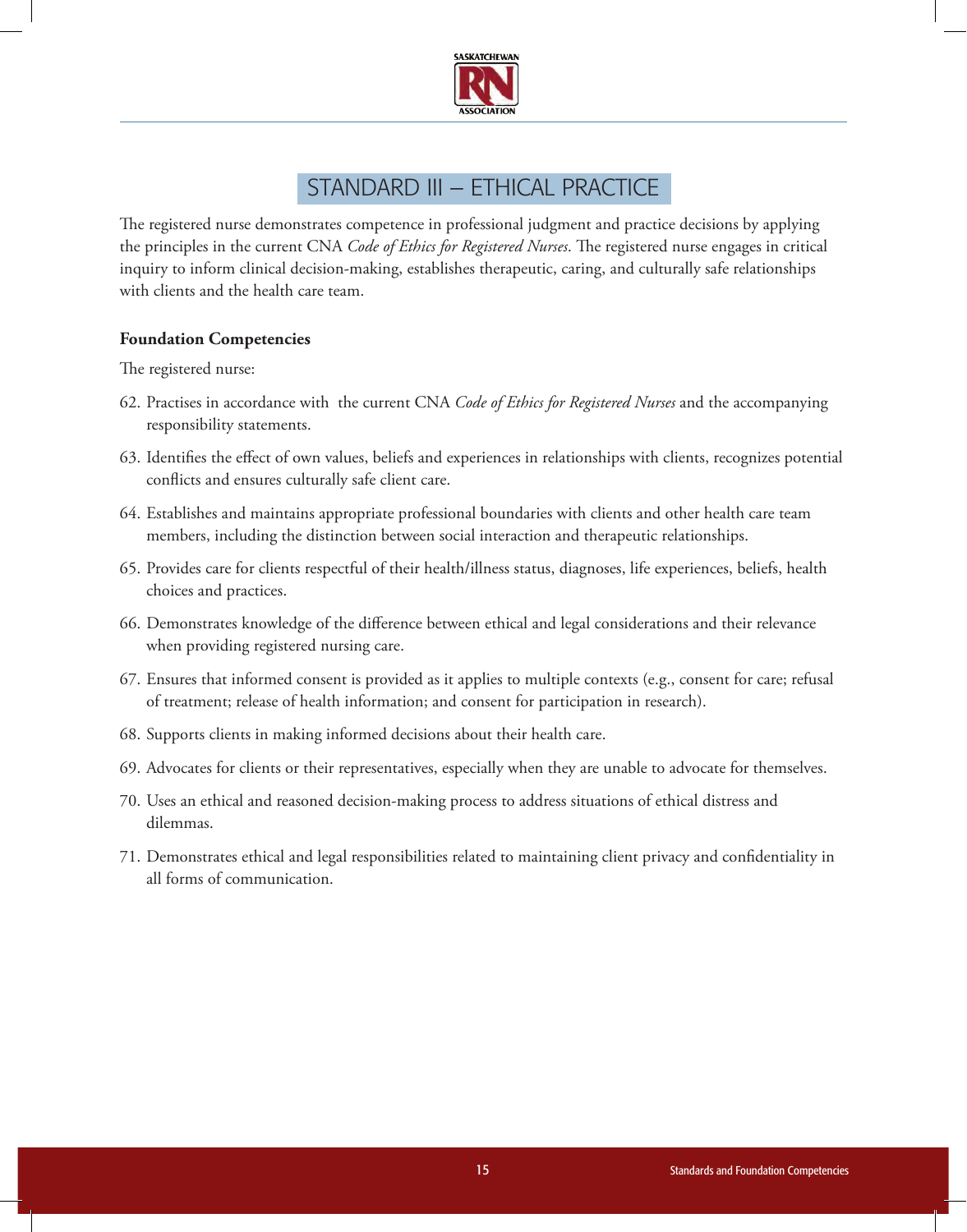

## Standard IV – Service to the Public

The registered nurse protects the public by providing and improving health care services in collaboration with clients, other members of the health care team**,** stakeholders, and policy makers.

#### **Foundation Competencies**

- 72. Articulates the authority and scope of practice of the registered nurse.
- 73. Utilizes knowledge of the health care system to improve health care services (practice setting or program level; agency level; regional/municipal level; provincial/territorial level; and national/international level).
- 74. Recognizes the impact of organizational culture on the provision of health care and acts to enhance the quality of a professional and safe practice environment.
- 75. Demonstrates leadership in the coordination of health care by:
	- a. assigning client care;
	- b. delegating and monitoring the performance of delegated registered nursing activities by selected health care team members; and
	- c. evaluating staff skill mix.
- 76. Participates and contributes to registered nursing and health care team development by:
	- a. promoting interprofessional collaboration through application of principles of decision-making, problem solving and conflict resolution;
	- b. building partnerships based on respect for the unique and shared competencies of each team member;
	- c. recognizing that one's values, assumptions and positional power affects team interactions, and uses this self-awareness to facilitate team interactions;
	- d. contributing registered nursing perspectives on issues being addressed by the health care team;
	- e. knowing the scope of practice of team members;
	- f. using appropriate channels of communication;
	- g. providing and encouraging constructive feedback ; and
	- h. demonstrating respect for diversity.
- 77. Collaborates with health care team members to proactively respond to changes in the health care system.
- 78. Uses established communication policies and protocols within and across health care agencies, and with other service sectors.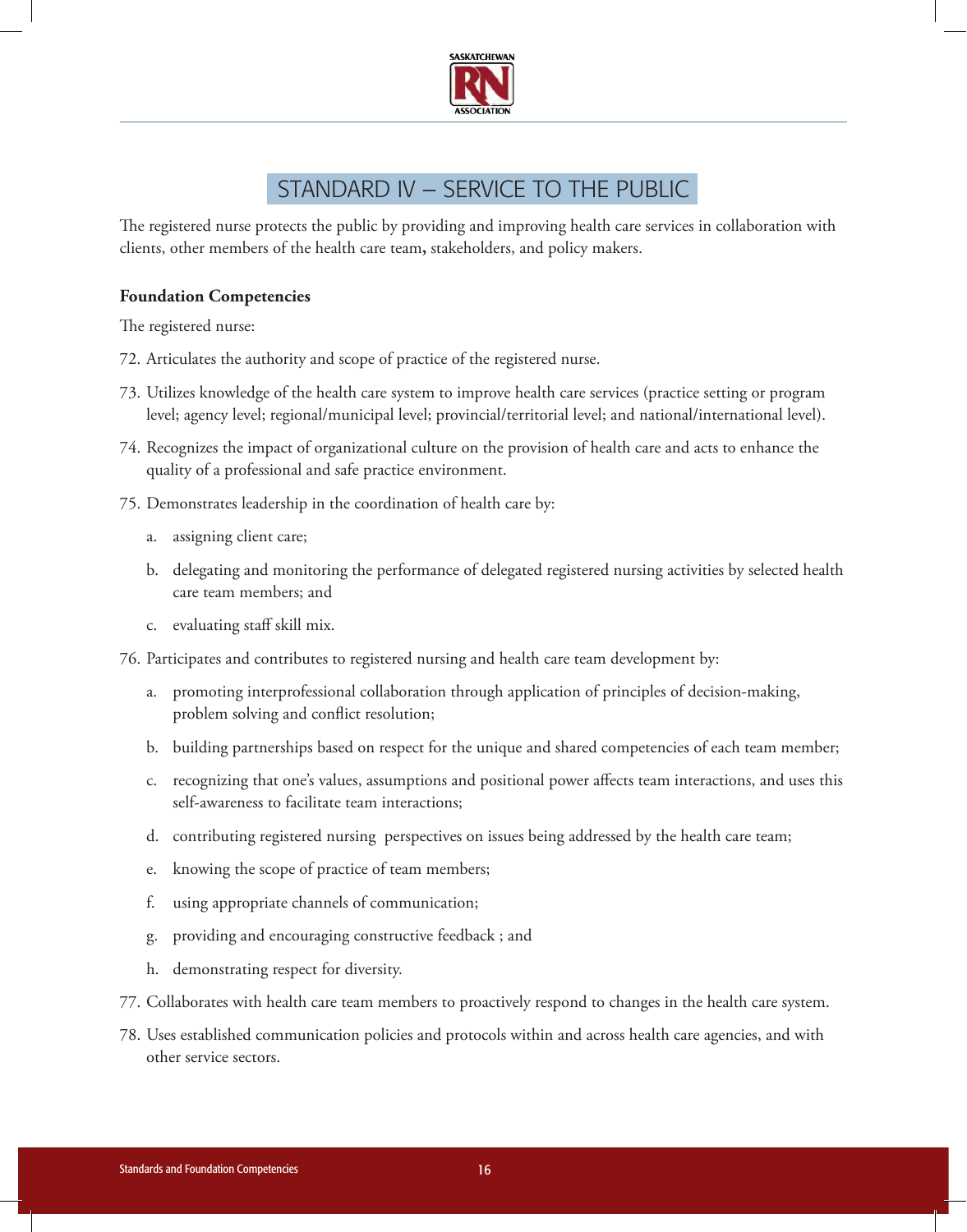

- 79. Advocates for public participation in defining health care needs at all applicable levels of health care delivery to ensure effective policies and actions.
- 80. Manages resources to provide effective and efficient care.
- 81. Supports professional efforts in registered nursing to achieve a healthier society (e.g., lobbying, conducting health fairs and promoting principles of the *Canada Health Act*).
- 82. Advocates for and promotes healthy public policy and social justice.
- 83. Advocates for and participates in emergency preparedness planning and works collaboratively with others to develop and implement plans to facilitate protection of the public.

## Standard V – Self-Regulation

The registered nurse demonstrates an understanding of professional self-regulation by advocating in the public interest, developing and enhancing own competence, and ensuring safe practice.

#### **Foundation Competencies**

- 84. Demonstrates knowledge of the registered nursing profession as self-regulating, autonomous, and mandated by provincial legislation.
- 85. Practises within the scope of registered nursing practice as defined in *The Registered Nurses Act, 1988*.
- 86. Articulates and differentiates between the mandates of regulatory bodies, professional associations and unions.
- 87. Acts as a mentor (formally and informally) to registered nurses, nursing students and colleagues to enhance and support professional growth.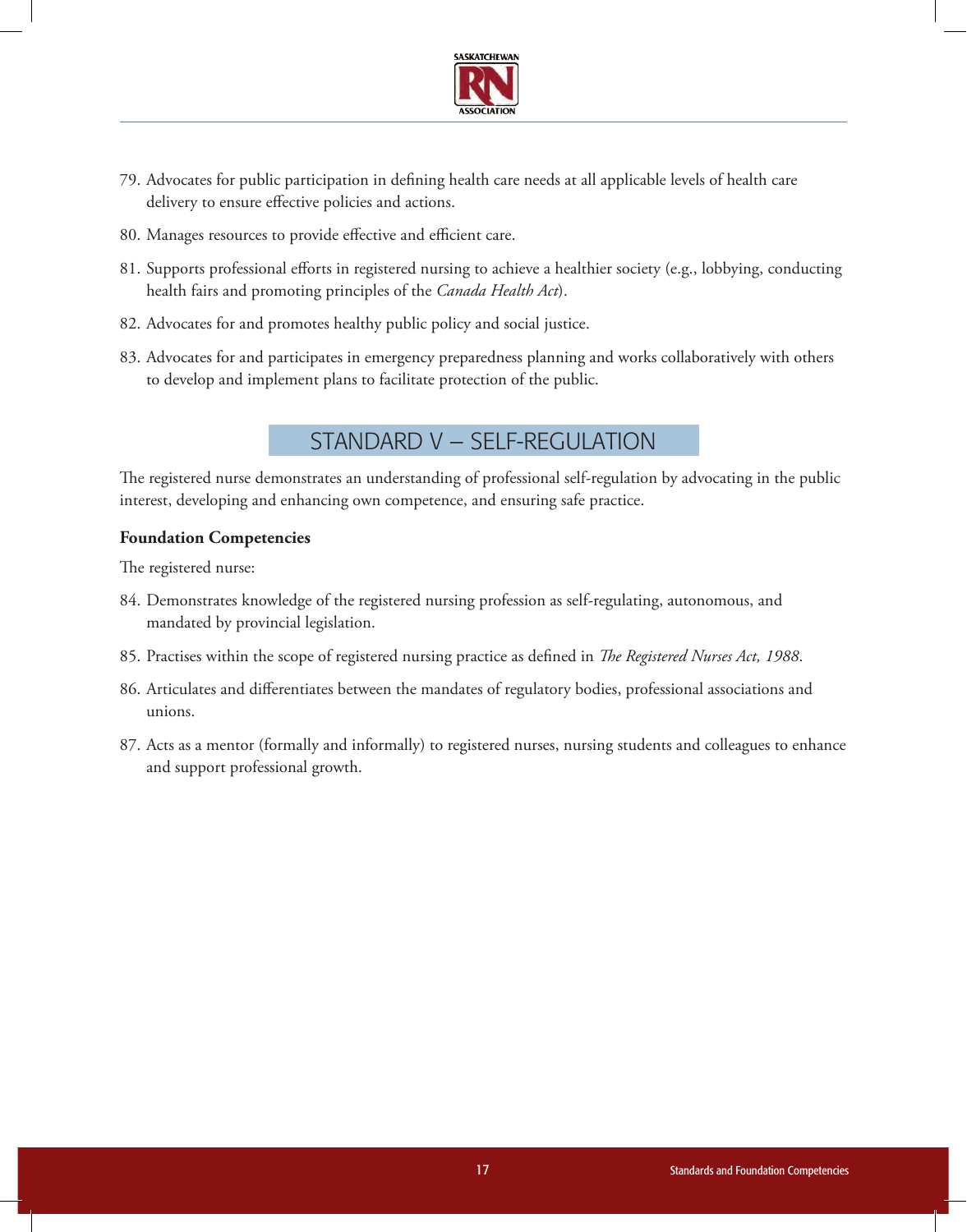

## **REFERENCES**

- Aboriginal Nurses Association of Canada. (2009). *Cultural competence and cultural safety in Nursing Education*. Ottawa, ON: Author.
- Baker, G. R., & Norton, P. G. (2004). *Patient safety and healthcare error in the Canadian healthcare system: A systematic review and analysis of leading practices in Canada with reference to key initiatives elsewhere*. Retrieved from http://www.hc-sc.gc.ca/hcs-sss/alt\_formats/hpb-dgps/pdf/pubs/2001-patient-securit-revexam/2001-patient-securit-rev-exam\_e.pdf
- Browne, A., Varcoe, C., Smye, V., Reimer-Kirkham, S., Lynam, M. J., & Wong, S. (2009). Cultural safety and the challenges of translating critically oriented knowledge in practice. *Nursing Philosophy, 10*, 167-179.
- Brunt, B. A. (2005). Critical thinking in nursing: An integrated review. *The Journal of Continuing Education in Nursing, 36*(2), 60-67.
- Canadian Association of Schools of Nursing. (2012). *Nursing informatics: Entry-to-practice competencies for registered nurses.* Ottawa, ON: Author.
- Canadian Interprofessional Health Collaborative. (2010). *A national interprofessional competency framework.* Retrieved from http://www.cihc.ca/files/CIHC\_IPCompetencies\_Feb1210.pdf.
- Canadian Nurses Association. (2008). *Code of ethics for registered nurses*. Ottawa, ON: Author.
- Canadian Nurses Association. (2009). *Blueprint for the Canadian registered nurse Examination, June 2012 May 2015*. Ottawa, ON: Author.
- Canadian Nurses Association. (2010). *Position statement: Evidence-informed decision making and nursing practice.* Ottawa, ON: Author.
- Canadian Patient Safety Institute. (2008/2009). *The safety competencies: Enhancing patient safety across the health professions.* Ottawa: ON: Author.
- College and Association of Registered Nurses of Alberta. (2011). *Complementary and/or alternative therapy and natural health products: Standards for registered nurses*. Edmonton, AB: Author.
- College of Registered Nurses of British Columbia. (2011). *Professional standards for registered nurses and nurse practitioners*. Vancouver, BC: Author.
- College of Registered Nurses of Nova Scotia. (2012). *Standards of practice for registered nurses*. Halifax, NS: Author.
- Doane, G. H. and Varcoe, C. (2007). Relational practice and nursing obligations. *Advances in Nursing Science, 30*(3), 192-205.
- Government of Saskatchewan. (1988). *The Registered Nurses Act*. Regina, SK: Author.
- Government of Saskatchewan. (2004). *Saskatchewan critical incident reporting guideline, 2004*. Regina, SK: Author.
- Government of Saskatchewan. (2011). *Patient- and family-centered care in Saskatchewan: A framework for putting patients and families first.* Regina, SK: Author.
- Government of Saskatchewan. (2012). *Patient centered, community designed, team delivered: A framework for achieving a high performing primary health care system in Saskatchewan.* Regina, SK: Author.
- Indigenous Physicians Association of Canada and The Association of Faculties of Medicine of Canada. (2008). *First Nations, Inuit, Metis health core competencies: A curriculum framework for undergraduate medical education*. Winnipeg, MB: Author.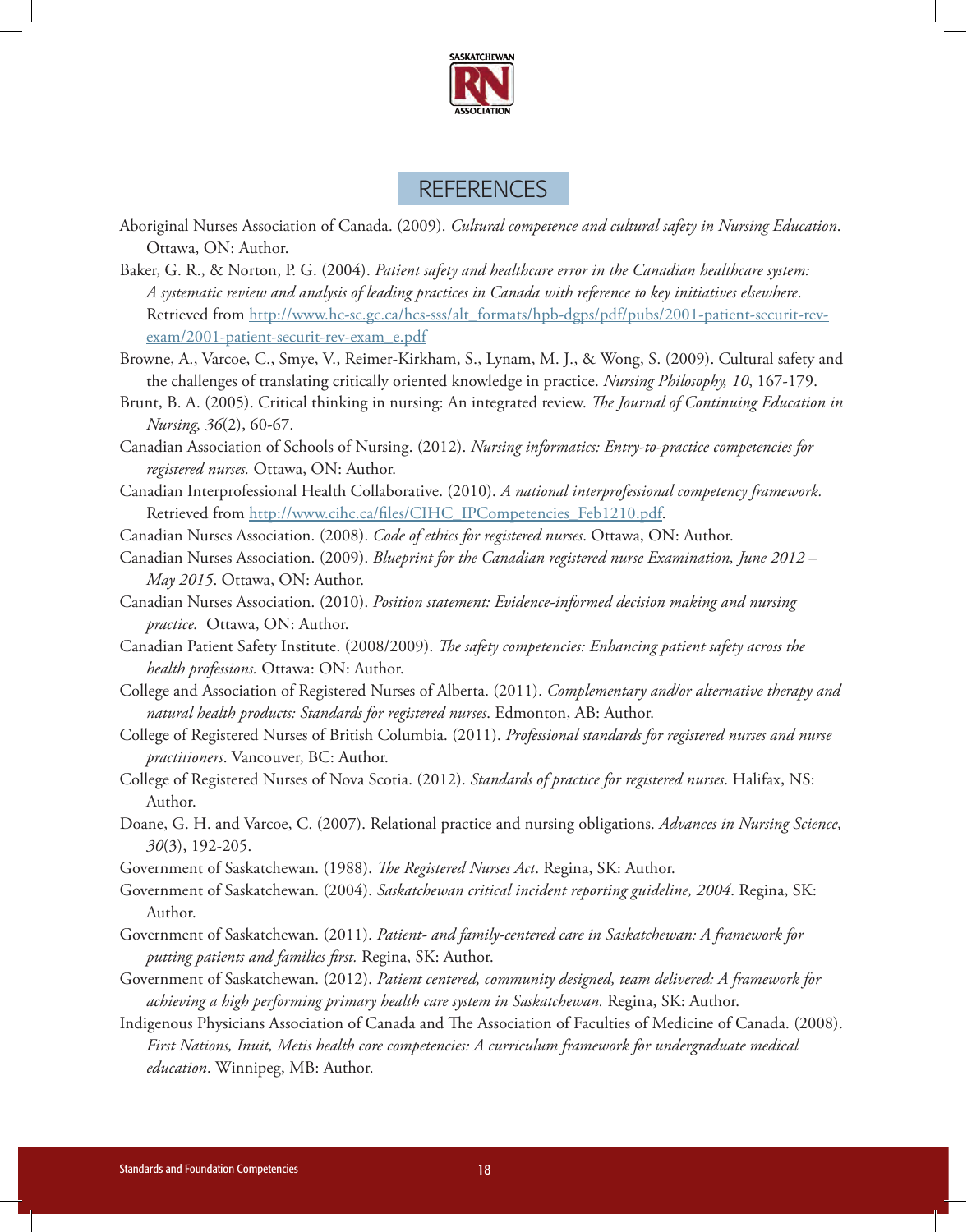

- Jurisdictional Competency Process. (2013). *Competencies in the context of entry-level registered nurse practice: A report of the 2011 – 2012 jurisdictional competency process: entry-level registered nurses.* Unpublished report.
- Ponte, P. R., Glazer, G., Dann, E., McCollum, K., Gross, A., Tyrrell, R., Branowicki, P., Noga, P., Winfrey, M., Cooley, M., Saint-Eloi, S., Hayes, C., Nicolas, P. K., and Washington, D. (2007). The power of professional nursing practice – An essential element of patient and family centered care. *The Online Journal of Issues in Nursing, 12*(1). Retrieved from http://nursingworld.org/MainMenuCategories/ ANAMarketplace/ANAPeriodicals/OJIN/TableofContents/Volume122007/No1Jan07/tpc32\_316092. html
- Public Health Agency of Canada. (2012). *What determines health?* Retrieved from http://www.phac-aspc.gc.ca/ ph-sp/determinants/index-eng.php#determinants
- Registered Nurses Association of Ontario (2002/2006). *Establishing therapeutic relationships*. Toronto: ON: Author.
- Registered Nurses Association of Ontario (2006a). *Collaborative practice among nursing Teams*. Toronto, ON: Author.

Registered Nurses Association of Ontario (2006b). *Developing and sustaining leadership*. Toronto: ON: Author.

Saskatchewan Registered Nurses' Association. (2007). *Standards and foundation competencies for the practice of registered nurses.* Regina, SK: Author.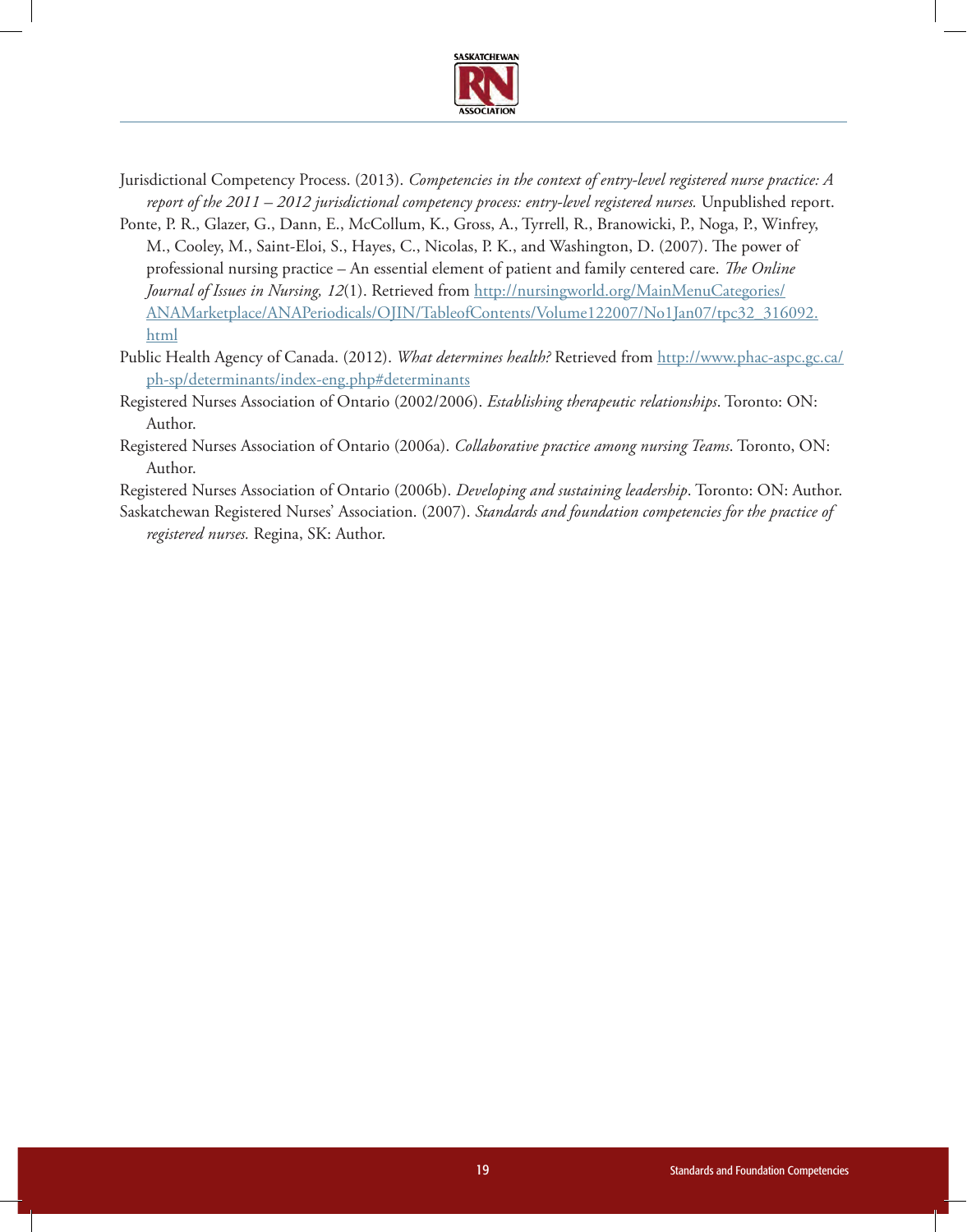

## Appendix A Glossary

- **Accountable/Accountability:** An obligation to accept responsibility or to answer for (explain) one's actions to achieve desired outcomes. Accountability resides in a role and can never be delegated away.
- **Adverse event:** An event that results in unintended harm to the patient, and is related to the care and/ or services provided to the patient rather than to the patient's underlying medical condition (CPSI, 2008/2009).
- **Assignment:** Is the allocation of clients or client care activities consistent with an individual provider's scope of practice, scope of employment and agency policies and procedures. Assignment is a dynamic process in which decisions are evaluated and adjusted as registered nurses work together to meet the changing needs of clients (Adapted from CRNBC, 2011).
- **Boundary:** Professional boundaries are the defining lines which separate the therapeutic behaviour of a registered nurse from any behaviour which, well-intentioned or not, could reduce the benefit of nursing care to patients, clients, families and communities.
- **Client:** A person with whom the registered nurse is engaged in a therapeutic relationship. In most circumstances, the client is an individual but may also include family members and/or substitute decisionmakers. The client can also be a group (e.g. therapy), a community (e.g. public health) or a population (e.g. children with diabetes)**.**
- **Collaboration:** The process of working together to build consensus on common goals, approaches and outcomes. It requires an understanding of own and others' roles, mutual respect among participants, commitment to common goals, shared decision-making, effective communication relationships and accountability for both the goals and team members. (Graham & Barter as cited in RNAO, 2006a).
- **Competence:** The overall display by a registered nurse, in the professional care of a client(s), the knowledge, skill and judgment required in the practice situation. The nurse functions with care and regard for the welfare of the client and in the best interests of the public, nurses and nursing profession.
- **Competency:** The demonstration, by a registered nurse of knowledge, skill and judgment derived from the nursing roles and functions, within a specified context.
- **Complementary and alternative therapy:** Complementary therapies are used together with conventional medical treatments, while alternative therapies are used instead of conventional medical treatments (Adapted from CARNA, 2011).
- **Conflict Resolution:** The various ways in which individuals or institutions address conflict (e.g., interpersonal, work) in order to move toward positive change and growth. Effective conflict resolution requires critical reflection, diplomacy, and respect for diverse perspectives, interests, skills and abilities (CRNNS, 2012).
- **Continuing competence:** The ongoing ability of a registered nurse to integrate and apply the knowledge, skills, judgment and personal attributes required to practice safely and ethically in a designated role and setting. Continuing competence involves a process linking the code of ethics, standards of practice and life-long learning. The registered nurse reflects on one's own practice on an ongoing basis and takes action to continually improve that practice.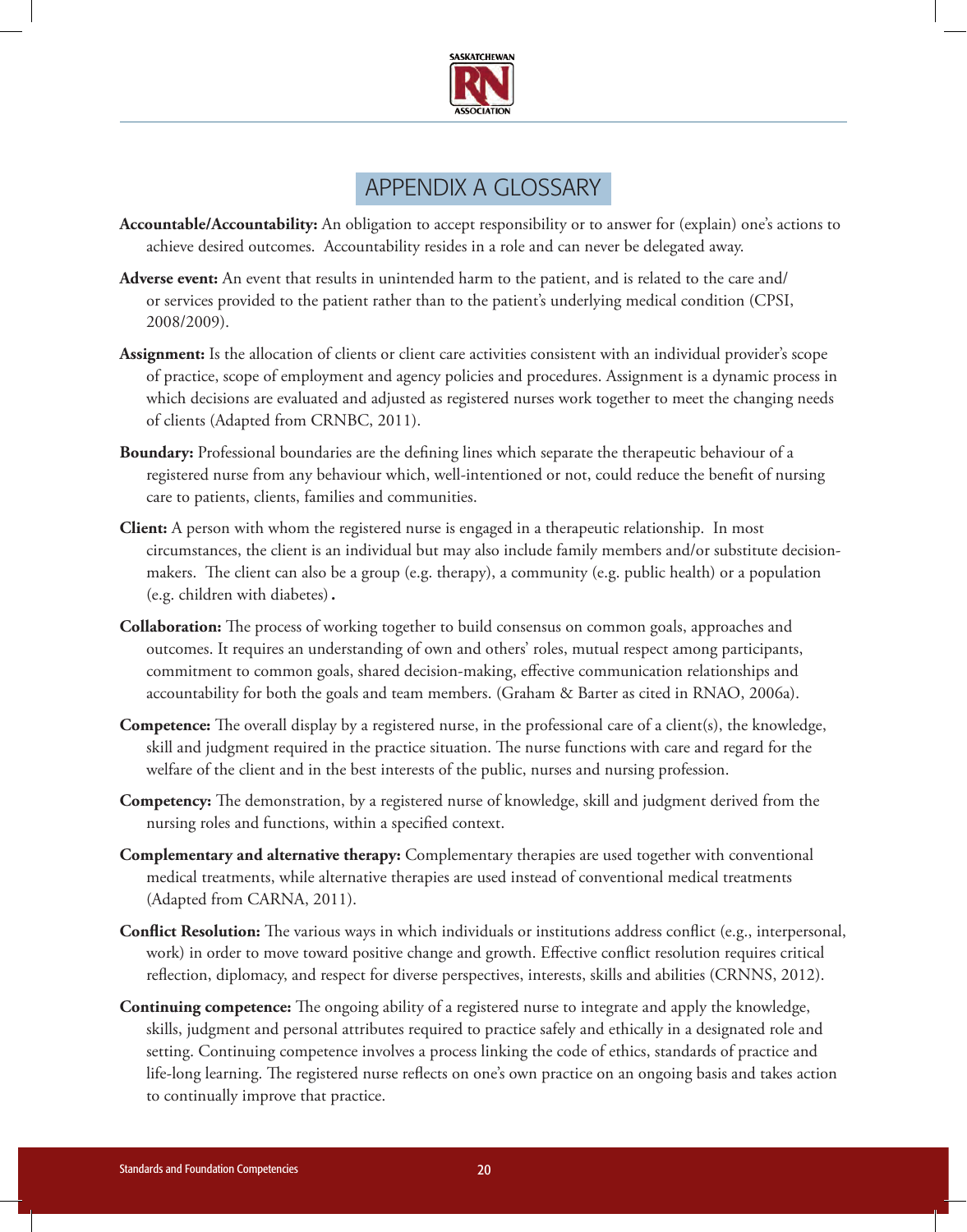

- **Critical incident:** A serious adverse event including, but not limited to, the actual or potential loss of life, limb or function related to a health service provide by, or a program operated by, a regional health authority (RHA) or health care organization (HCO) (Government of Saskatchewan, 2004).
- **Critical inquiry:** Critical inquiry means a process of purposive thinking and reflective reasoning where practitioners examine ideas, assumptions, principles, conclusions, beliefs and actions in the context of nursing practice. The critical inquiry process is associated with a spirit of inquiry, discernment, logical reasoning, and application of standards. This term expands on the meaning of critical thinking to encompass critical reflection on actions (Brunt, 2005).
- **Cultural Safety:** Addresses power differences inherent in health service delivery and affirms, respects and fosters the cultural expression of clients. This requires nurses to reflect critically on issues of racialization, institutionalized discrimination, culturalism, and health and health care inequities and practise in a way that affirms the culture of clients and nurses (ANAC, 2009; Browne et al., 2009; IPAC-AFMC, 2008).
- **Culture:** A dynamic lived process inclusive of beliefs, practices, and values, and comprising multiple variables which are inseparable from historical, economic, political, gender, religious, psychological, and biological conditions (ANAC, 2009).
- **Determinants of health:** Health of individuals is determined by a person's social and economic factors, the physical environment, and the person's individual characteristics and behaviour. The determinants are income and social status; social support networks; education and literacy; employment/working conditions; social environments; physical environments; personal health practices and coping skills; healthy child development; biology and genetic endowment; health services; gender; and culture (Public Health Agency of Canada, 2012).
- **Evidence-informed practice:** The ongoing process that incorporates evidence from research, clinical expertise, client preferences and other available resources to make nursing decisions about clients (CNA, 2010).
- **Generalist:** A registered nurse prepared to practice safely and effectively along the continuum of care in situations of health and illness throughout a client's lifespan (CNA, 2009).
- **Global health:** The optimal well-being of all humans from the individual and the collective perspective and is considered a fundamental human right, which should be accessible to all (CNA, 2009).
- **Health care team:** A number of health care providers from different disciplines (often including both regulated professionals and unregulated workers) working together to provide care for and with individuals, families, groups, populations or communities (CNA, 2008).
- **Information and communication technologies (ICT):** Encompasses all those digital and analogue technologies that facilitate the capturing, processing, storage, and exchange of information via electronic communication (CASN, 2012).
- **Interprofessional collaboration:** A partnership between a team of health providers and a client in a participatory, collaborative and coordinated approach to shared decision-making around health and social issues (Orchard, Curran, & Kabene, as cited in the Canadian Interprofessional Health Collaborative, 2010).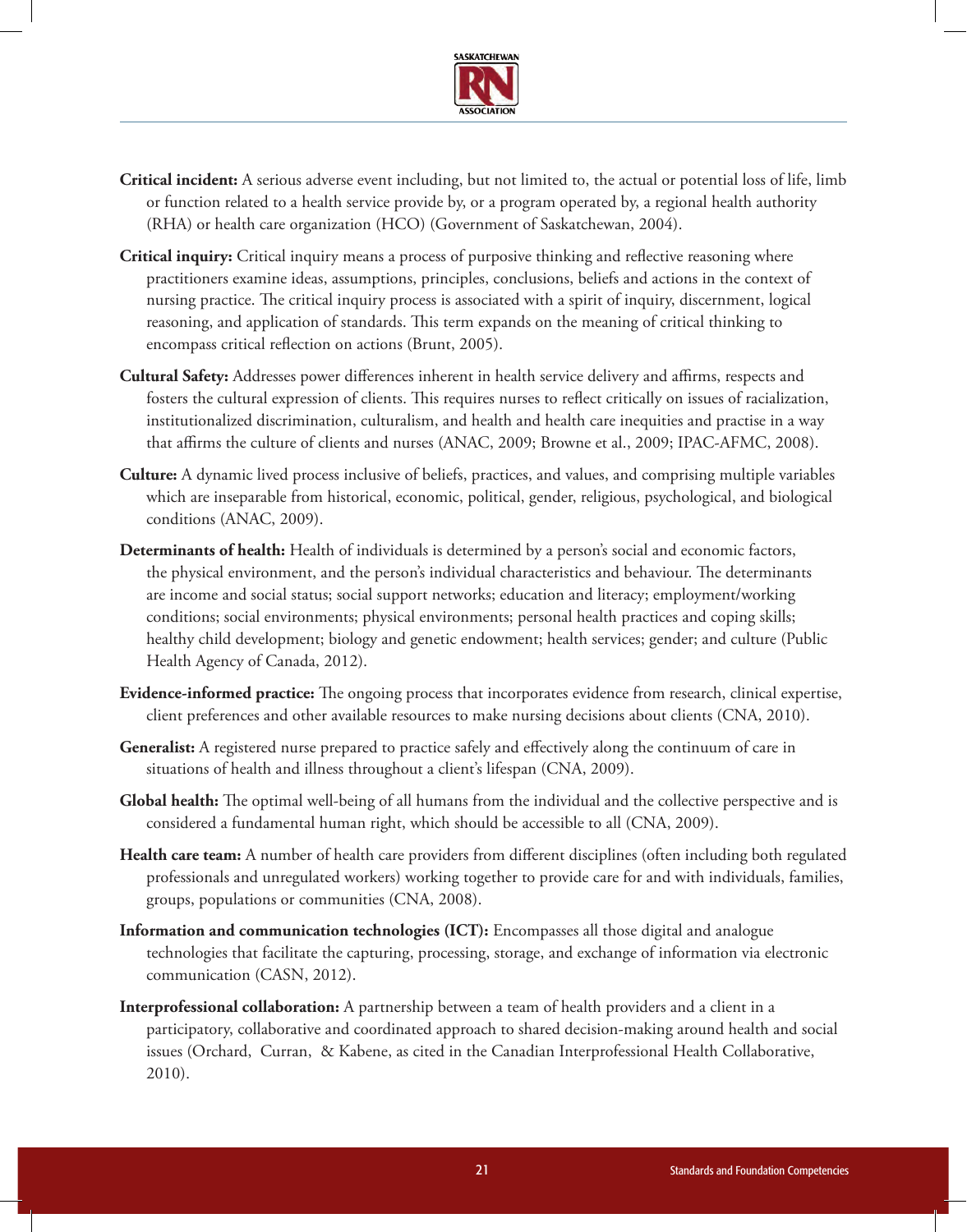

**Leadership:** A relational process in which an individual seeks to influence others towards a mutually desirable goal. (RNAO, 2006b).

**Near miss (also called close call):** An event with the potential for harm that did not result in harm because it did not reach the patient due to timely intervention or good fortune. The term "good catch" is a common colloquialism to indicate the just-in-time detection of a potential adverse event (CPSI, 2008/2009).

- **Nursing informatics:** A science and practice which integrates nursing, its information and knowledge, and their management, with information and communication technologies to promote the health of people, families and communities worldwide (CASN, 2012).
- **Patient- and family-centered care:** Patient‐ and family‐centered care (PFCC) is about providing respectful, compassionate, culturally safe and competent care that is responsive to the needs, values, cultural backgrounds and beliefs, and preferences of patients and their family members by working collaboratively with them. In the PFCC approach, patients and families are actively engaged not only in their own care, but also in the planning, delivery and evaluation of healthcare services and programs. Patients and families are no longer viewed as clinical objects or visitors, but viewed as essential allies and treated as true partners. PFCC is grounded in mutually beneficial partnerships among patients, families and healthcare providers. (Government of Saskatchewan, 2011).
- **Patient safety:** The pursuit of the reduction and mitigation of unsafe acts within the health care system, as well as the use of best practices shown to lead to optimal patient outcomes (CPSI, 2008/2009).
- **Population health:** Is an approach to health that aims to improve the health of the entire population and to reduce health inequities among population groups. Action is directed at the health of an entire population, or sub-population, rather than individuals (Public Health Agency of Canada, 2012).
- **Primary health care:** The "everyday care" that a person needs to protect, maintain, or restore health. It is often a person's first point of contact with the health system. This may come in the form of a visit with a family physician or nurse practitioner, advice from a pharmacist, information on managing a chronic disease, or numerous other interactions between patients, families and providers (Government of Saskatchewan, 2012).
- **Professional presence:** The professional comportment of registered nurses, how they carry themselves and their verbal and non-verbal behaviors; respect, transparency, authenticity, honesty, empathy, integrity and confidence are some of the characteristics that demonstrate professional presence. In addition it is demonstrated by the way registered nurses use language, particularly how they refer to their own professional status and that of others by using full name and title in their communications (adapted from Ponte, P. et al., 2007).
- **Relational practice:** An inquiry that is guided by conscious participation with clients using a number of relational skills including listening, questioning, empathy, mutuality, reciprocity, self-observation, reflection and a sensitivity to emotional contexts. Relational practice encompasses therapeutic nurse client relationships and relationships among health care providers (Doane & Varcoe, 2007).

**Safety:** Freedom from the occurrence or risk of injury, danger, or loss. (CPSI, 2008/2009).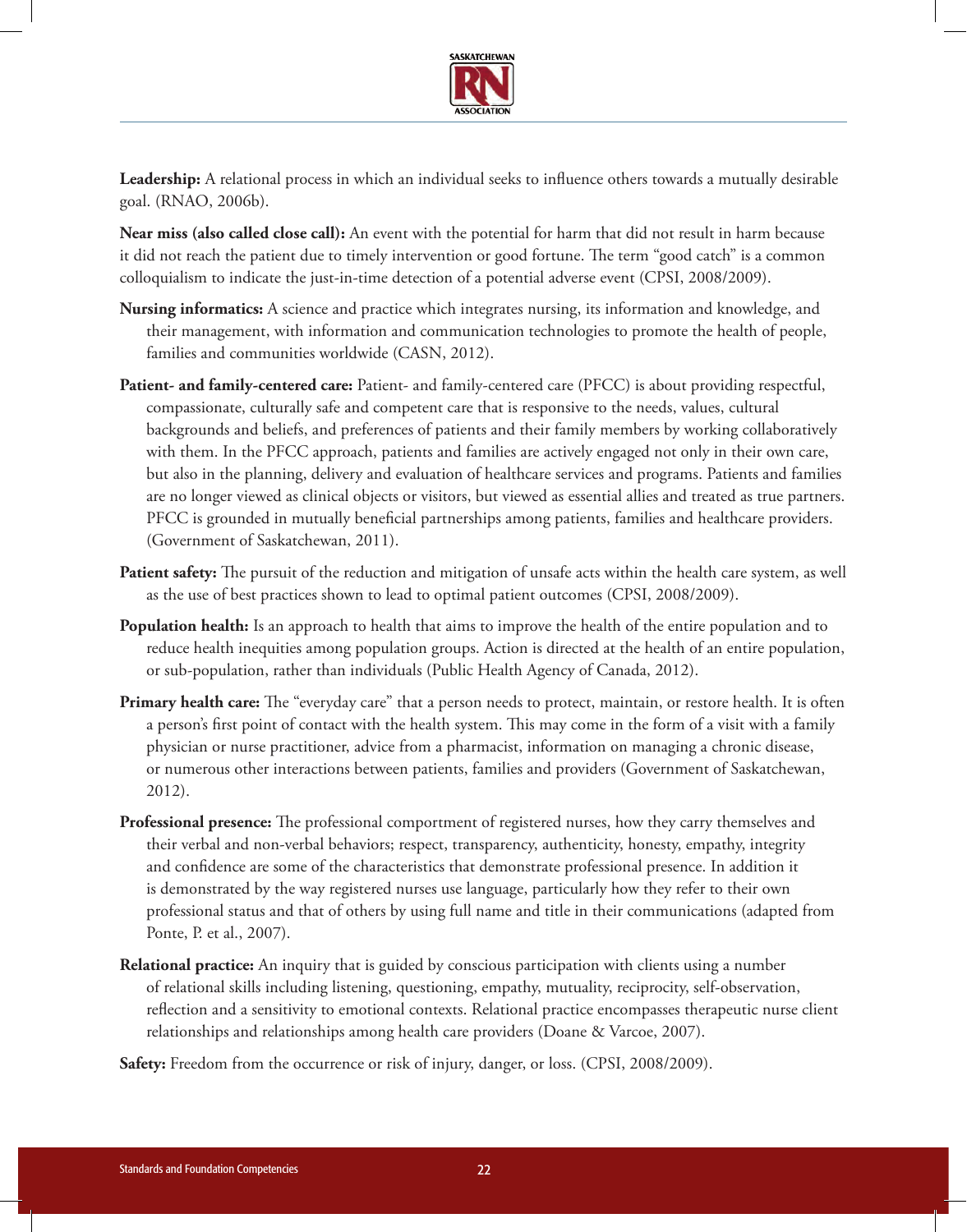

**Scope of practice:** Roles, functions and accountabilities which registered nurses are legislated, educated and authorized to perform, as defined in Section 2(k) of *The Registered Nurses Act, 1988:*

*"practice of registered nursing: means the performance or co-ordination of health care services including but not limited to:*

- (i) observing and assessing the health status of clients and planning, implementing and evaluating nursing care; and
- (ii) the counseling, teaching, supervision, administration and research that is required to implement or complement health care services;

for the purpose of promoting, maintaining or restoring health, preventing illness and alleviating suffering where the performance or co-ordination of those services requires:

- (iii) the knowledge, skill or judgment of a person who qualifies for registration pursuant to section 19 or 20;
- (iv) specialized knowledge of nursing theory other than that mentioned in subclause (iii);
- (v) skill or judgment acquired through nursing practice other than that mentioned in subclause (iii); or
- (vi) other knowledge of biological, physical, behavioural, psychological and sociological sciences that is relevant to the knowledge, skill or judgment described in subclause (iii), (iv) or (v);
- **Social justice:** The fair distribution of society's benefits and responsibilities and their consequences. It focuses on the relative position of one social group in relation to others in society as well as the root causes of disparities and what can be done to eliminate them (CNA, 2008).
- **Systems approach:** Using prompt, intensive investigation followed by multidisciplinary systems analysis... to [uncover] both proximal and systemic causes of errors. It is based on the concept that although individuals make errors, characteristics of the systems within which they work can make errors more likely and also more difficult to detect and correct. Further, it takes the position that while individuals must be responsible for the quality of their work, more errors will be eliminated by focusing on systems than on individuals. It substitutes inquiry for blame and focuses on circumstances rather than on character (Baker & Norton, 2004).
- **Therapeutic relationship:** A purposeful, goal directed relationship that is directed at advancing the best interest and outcome of the client(s). The therapeutic relationship is grounded in an interpersonal process that occurs between the registered nurse and the client(s) (RNAO, 2002/2006).